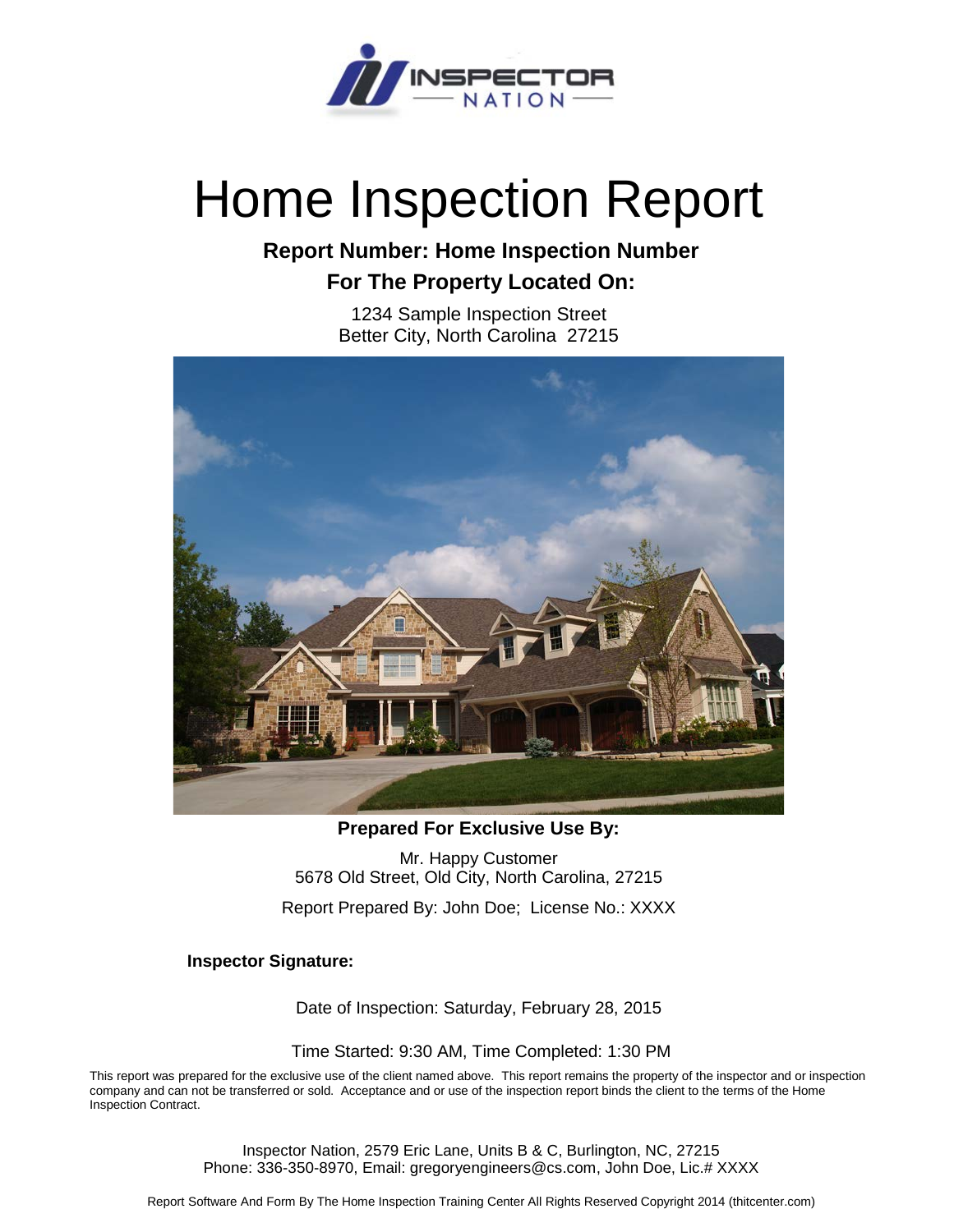## **Report Sections**

#### **Summary**

- A Structural
- B Exterior
- C Roofing
- D Plumbing
- E Electrical
- F Heating
- G Cooling
- H Interiors
- I Insulation and Ventilation
- J Appliances

## **Report Introduction**

## **Weather Conditions**

## **Inspection Report Body**

- A Structural
- B Exterior
- C Roofing
- D Plumbing
- E Electrical
- F Heating
- G Cooling
- H Interiors
- I Insulation and Ventilation
- J Appliances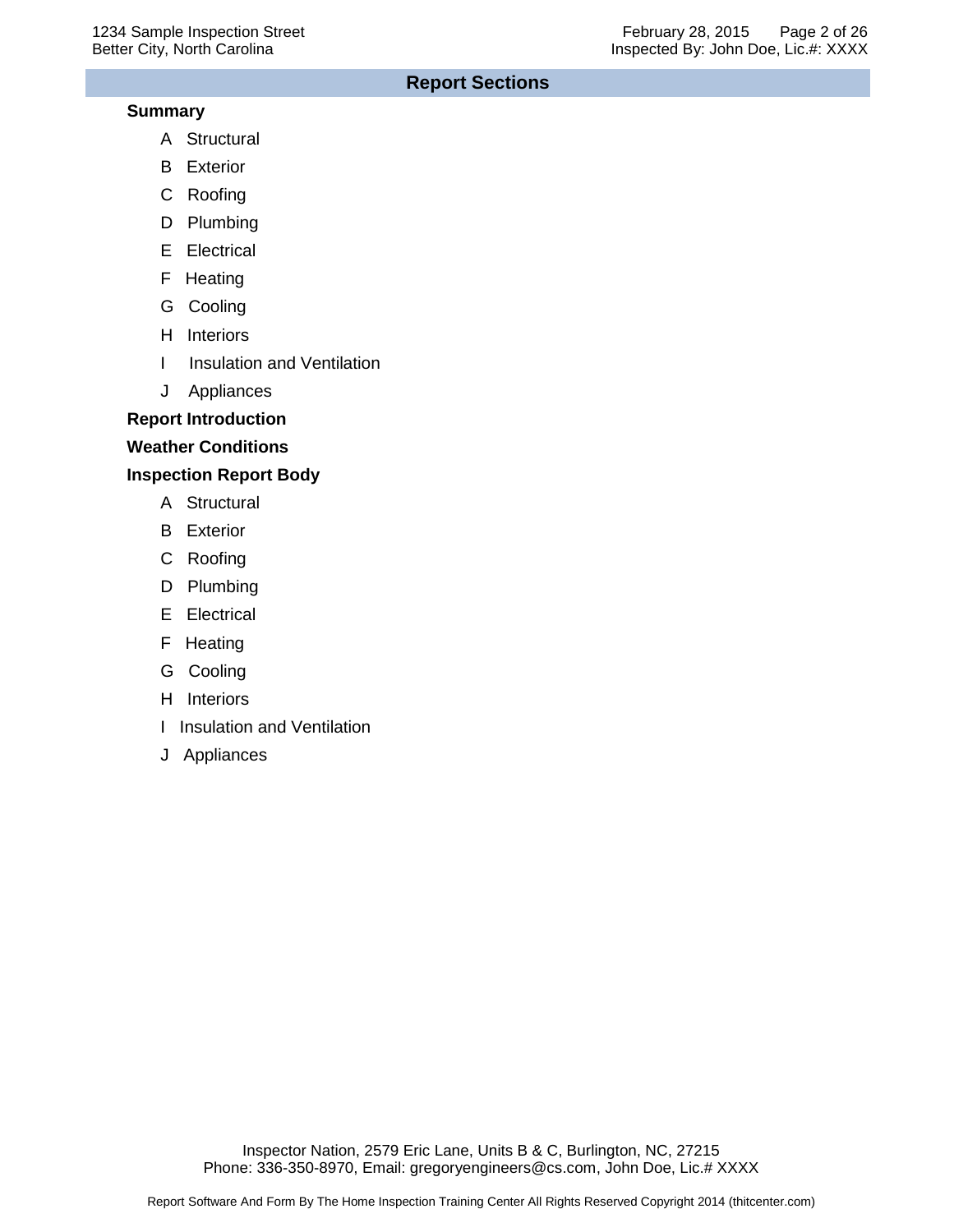#### **Summary**

"This summary page is not the entire report. The complete report may include additional information of interest or concern to you. It is strongly recommended that you promptly read the complete report. For information regarding the negotiability of any item in this report under the real estate purchase contract, contact your North Carolina real estate agent or an attorney."

## **(A1 - 1 ) Summary - Structural: Foundation (Defects, Comments, and Concerns):**

#### **(A1 - 1.1 ) Main House**



Efflorescence (salt stains) was noted on the foundation walls. The stains indicate that the foundation was been cyclically wet and dry. Water penetration into the foundation area can result in structural damage and undesirable environmental conditions. Water in the foundation area indicates an absent or damaged waterproofing and foundation drain systems. Repairs are needed to prevent water penetration. A general contractor should be consulted for further evaluation to determine the source of the moisture and to make necessary repairs.

Refer to the exterior section of the report concerning the lot grading.

#### **(A1 - 1.2 ) Main House**



Stains and water lines indicate a history of standing water in the crawl space around the perimeter of the foundation and under the porches. Direct water penetration damages the foundation, the wood structure, and creates an undesirable environment in the crawl space areas that encourages insect, fungal growth such as mold/mildew. Repairs are needed to prevent water penetration. Water in the crawl space indicates an absent or damaged waterproofing and foundation drain system. Repairs are needed to prevent water penetration. A general contractor should be consulted for further evaluation to determine the source of the moisture and to make necessary repairs.

## **(A1 - 2 ) Summary - Structural: Foundation (Defects, Comments, and Concerns):**

#### **(A1 - 2.1 ) Garage**



Closed cracks were noted in the foundation of the garage at locations where the foundation steps related to elevation change. Cracks in the foundation indicate a deficiency in the foundation, footing, or supporting soil that can change and worsen if it progresses over the life of the home. An engineer should be consulted to determine the significance /cause of the cracks and outline any necessary repairs.

## **(A3 - 1 ) Summary - Structural: Floor Structure (Defects, Comments, and Concerns):**

#### **(A3 - 1.1 ) Main House**

The floor structure is in need of evaluation and repair to ensure the stability and prevent further damage, the following concerns were noted at the time of the inspection:

- 1. decay at the band
- 2. Hanger wrong nails

A licensed general contractor should be consulted for a complete evaluation and to make necessary repairs. If repairs are beyond the scope of the Building Code, an engineer should be consulted.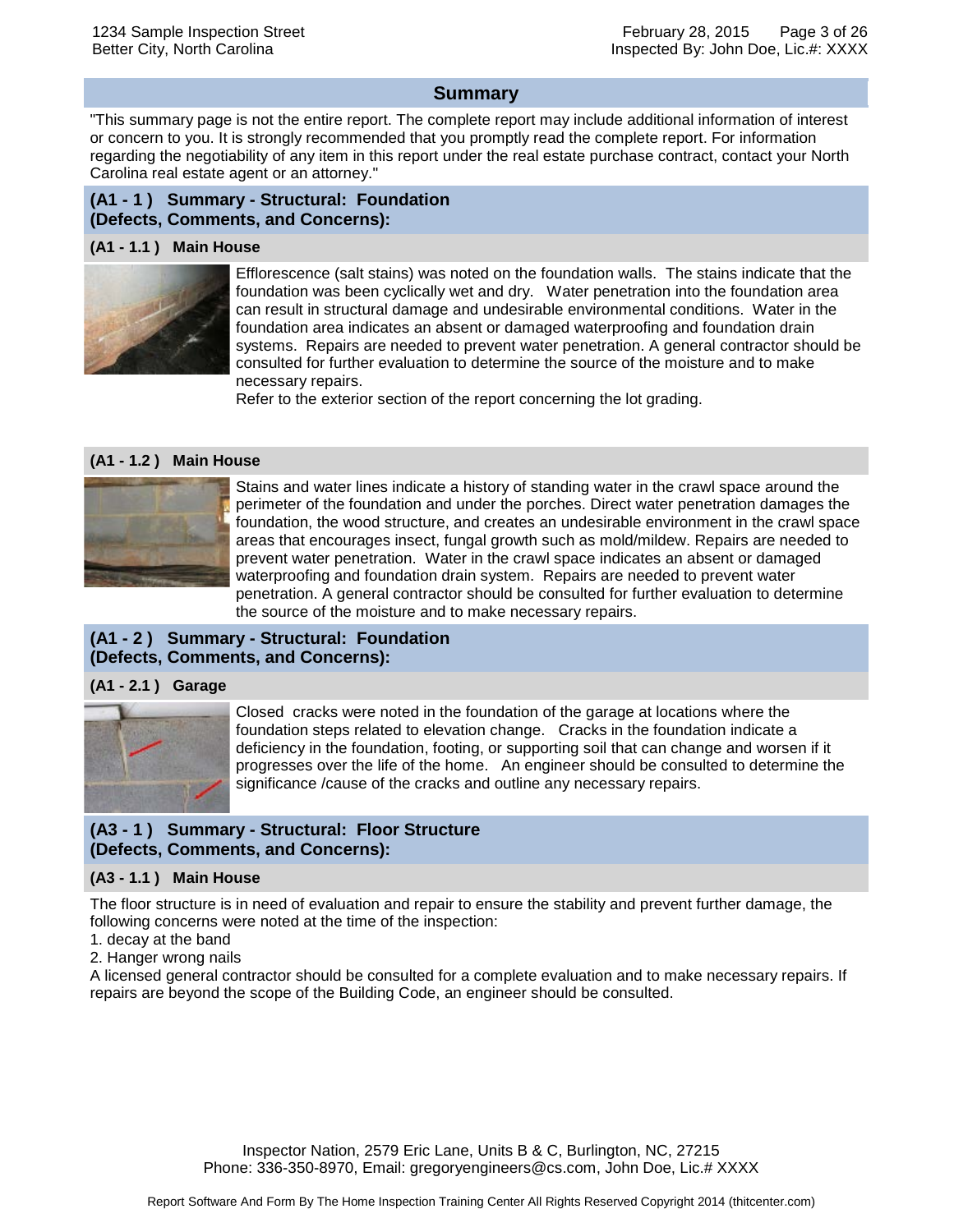## **(A6 - 1 ) Summary - Structural: Roof Structure (Defects, Comments, and Concerns):**

#### **(A6 - 1.1 ) Main House**



From the attic, it was noted that the Valley/Hip rafter located between the main home and first floor room was not posted for end support. End post supports are typically installed to supplement nailed joints and ensure the stability of the roof system. An engineer should be consulted for further evaluation to determine the significance and cause of the concern and outline necessary repairs to ensure the stability of the structure.

#### **(A6 - 1.2 ) Main House**



From the attic, it was noted that the valley rafter located over the main living room was constructed of multiple members and was not posted for support. Post supports are typically installed to supplement nailed joints and ensure the stability of the roof system. An engineer should be consulted for further evaluation to determine the significance and cause of the concern and outline necessary repairs to ensure the stability of the structure.

#### **(A6 - 1.3 ) Main House**



The LVL girder located under the main rafters on the front side of the home has been notched for rafter installation. Engineered lumber beams have specific installation specifications that rarely allow notching. If a notch is beyond what would be typically expected and could result in cracking or failure of the beam. A girder is a main structural component that provides support of the framing structure and transfers loads to the foundation. An engineer should be consulted for further evaluation to determine the significance of the concern and outline necessary repairs to ensure the stability of the structure.

#### **(B1 - 1 ) Summary - Exterior: Wall Claddings, Flashing, and Trim (Defects, Comments, and Concerns):**

#### **(B1 - 1.1 ) Main House Front**



- The exterior boxing of the home need repairs and painting to prevent further damage and water penetration. The following items were noted during the inspection all areas should be evaluated as a repair plan is prepared:
- 1. Peeling paint, swollen edges behind the gutter trays;
- 2. Boxing and trim areas were found to have area of decay at roof line intersections

A licensed general contractor should be consulted for a complete evaluation of the trim and boxing to determine the scope of the damage and make necessary repairs.

#### **(B1 - 1.2 ) Main House Front**



Additional Photograph: This a photograph of decayed boxing at the left front corner of the main home. All corner trims areas were noted to have some level of decay.

#### **(B1 - 1.3 ) Main House Front**



The trim cladding along the roof rake was not formed to provide a lip to support the shingles and prevent water from traveling behind the trim. A siding installation company or general contractor should be consulted to evaluate and repair the trim to ensure the integrity of the cladding system.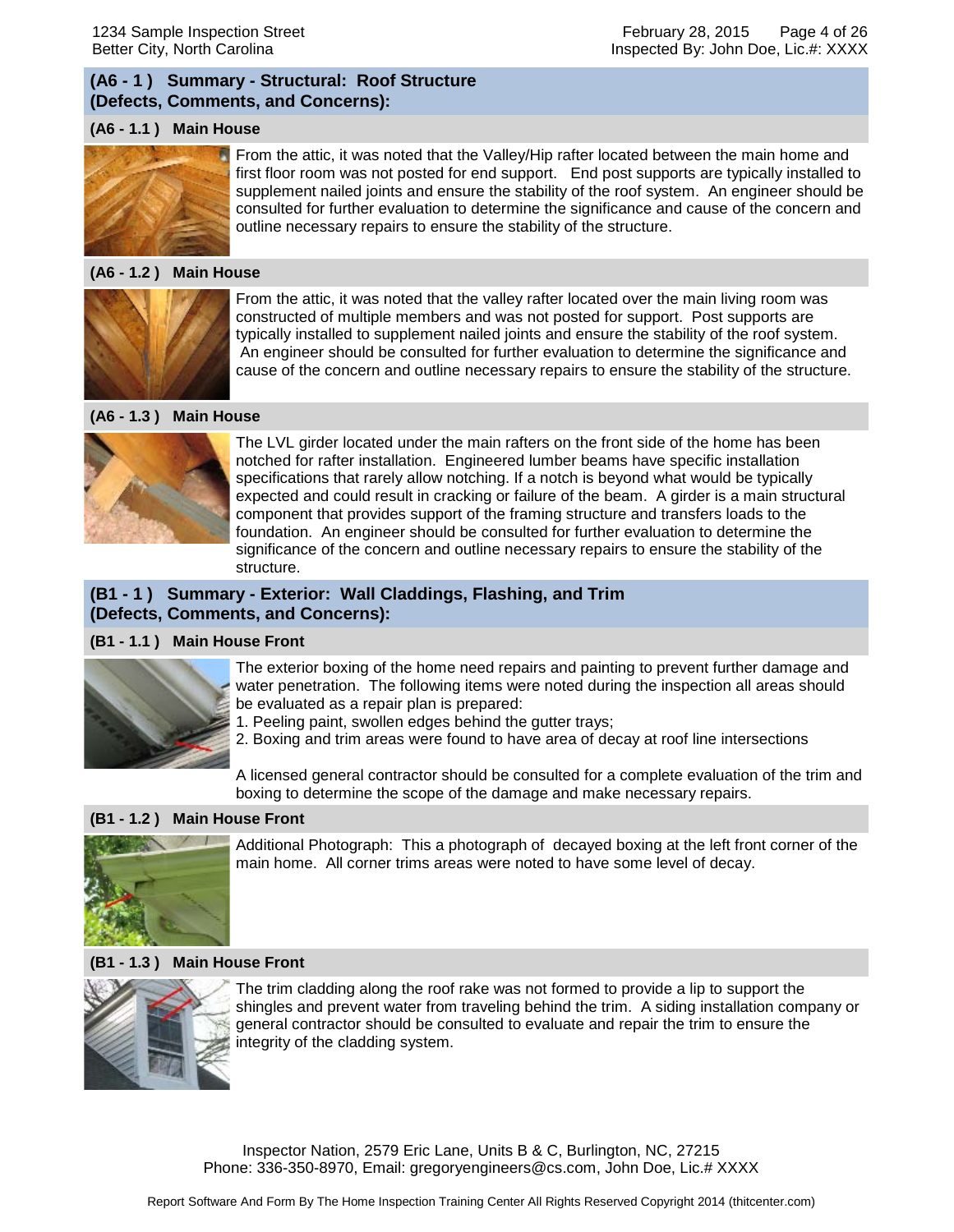## **(B1 - 2 ) Summary - Exterior: Wall Claddings, Flashing, and Trim (Defects, Comments, and Concerns):**

## **(B1 - 2.1 ) Main House Rear and Sides**



The exterior trim of the home need repairs and painting to prevent further damage and water penetration. The following items were noted during the inspection all areas should be evaluated as a repair plan is prepared:

1. Corner trim moldings have visible areas decay.

2. Vertical wood trim boards at corner and brick intersections have visible areas of decay. A licensed general contractor should be consulted for a complete evaluation of the exterior trim to determine the scope of the damage and make necessary repairs.

## **(B1 - 2.2 ) Main House Rear and Sides**



Additional Photograph: This a photograph of a decayed vertical trim molding behind the back left gutter.

#### **(B2 - 1 ) Summary - Exterior: Windows and Doors (Defects, Comments, and Concerns):**

#### **(B2 - 1.1 ) All Windows; Location: All Accessible**



The all windows have soft and decayed wood in the sill, trim, sash areas. Decay in the windows can result in leaking and water penetration and should be repaired as soon as possible. All windows should be inspected for similar damage as repairs are made. A licensed general contractor should be consulted to evaluate the extent of the damage and make necessary repairs.

#### **(B2 - 1.2 ) All Windows; Location: All Accessible**



Additional Photograph: This a photograph of the living room window, the trim between the windows is decayed.

#### **(B2 - 1.3 ) All Windows; Location: All Accessible**



Additional Photograph: This a photograph of a second floor window, decay was noted in all accessible windows.

## **(B2 - 2 ) Summary - Exterior: Windows and Doors (Defects, Comments, and Concerns):**

#### **(B2 - 2.1 ) Door; Location: Gable Right**



The door has extensive soft and decayed wood in the frame area . Decay in the door frames can result in leaking and water penetration and should be repaired as soon as possible. A general repair specialist or licensed general contractor should be consulted for evaluation and repair.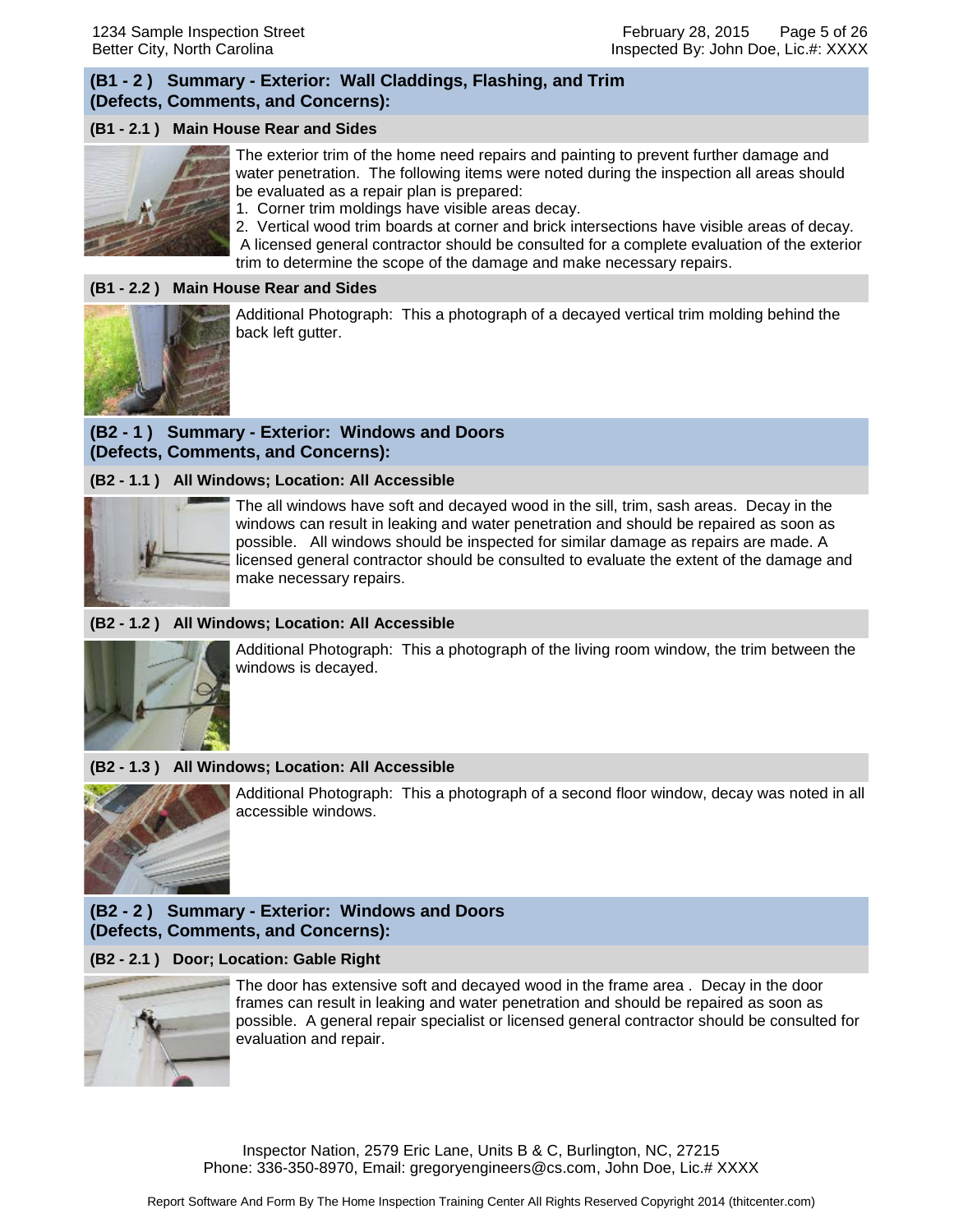#### **(B2 - 2.2 ) Door; Location: Gable Right**



Additional Photograph: The door also has soft and decayed wood in the door panel area. Decay in the door panel can result in leaking and water penetration and should be repaired as soon as possible. A general repair specialist or licensed general contractor should be consulted for evaluation and repair.

## **(B3 - 1 ) Summary - Exterior: Decks, Porches, Stoops, and Balconies (Defects, Comments, and Concerns):**

#### **(B3 - 1.1 ) Deck Sample 1; Location: Main House Rear**



The metal hangers used to support the floor framing of the deck were installed without the proper number and sized nails. The nail installation is crucial to the function of the hanger, without proper installation the hanger could fail allowing the deck to move or collapse. A licensed general contractor should be consulted for complete evaluation of the deck and to make necessary repairs.

#### **(B3 - 1.2 ) Deck Sample 1; Location: Main House Rear**



The wood deck was found to be severely weathered. Decking boards were splintering and cupped. The deck should be considered hazardous. A licensed general contractor should be consulted for complete evaluation of the deck and to make necessary repairs.

#### **(B5 - 1 ) Summary - Exterior: Vegetation and Grading (Defects, Comments, and Concerns):**

#### **(B5 - 1.1 ) Grading; Location: Main House**



The rear yard slopes toward the home and there is evidence of erosion of soil along the sides yards that is directing drainage against the perimeter of the home. Corrections are needed to control drainage and prevent water penetration, a licensed general contractor should be consulted for a complete evaluation and to make necessary repairs.

#### **(B5 - 1.2 ) Grading; Location: Main House**



Additional Photograph: Evidence suggests that the drainage from the rear section of the lot accumulates along the fence and left foundation wall.

## **(C1 - 1 ) Summary - Roofing: Coverings (Defects, Comments, and Concerns):**

#### **(C1 - 1.1 ) All Accessible Areas**



The roof shingles were noted to be lifting or curling at the corners of the tabs. Since shingles are designed to lay flat to shed water and debris, the curling can result in trapped moisture and leaks. Shingle curl for several reasons including: end of the service life, improper installation and or limited ventilation. A licensed roofing contractor should be consulted for a complete evaluation of the roof covering and flashings system to make necessary repairs to ensure the weathertightness of the roof covering system. At the time of the repair, the roofer may be able to answer questions related to the life expectancy of the roof covering system.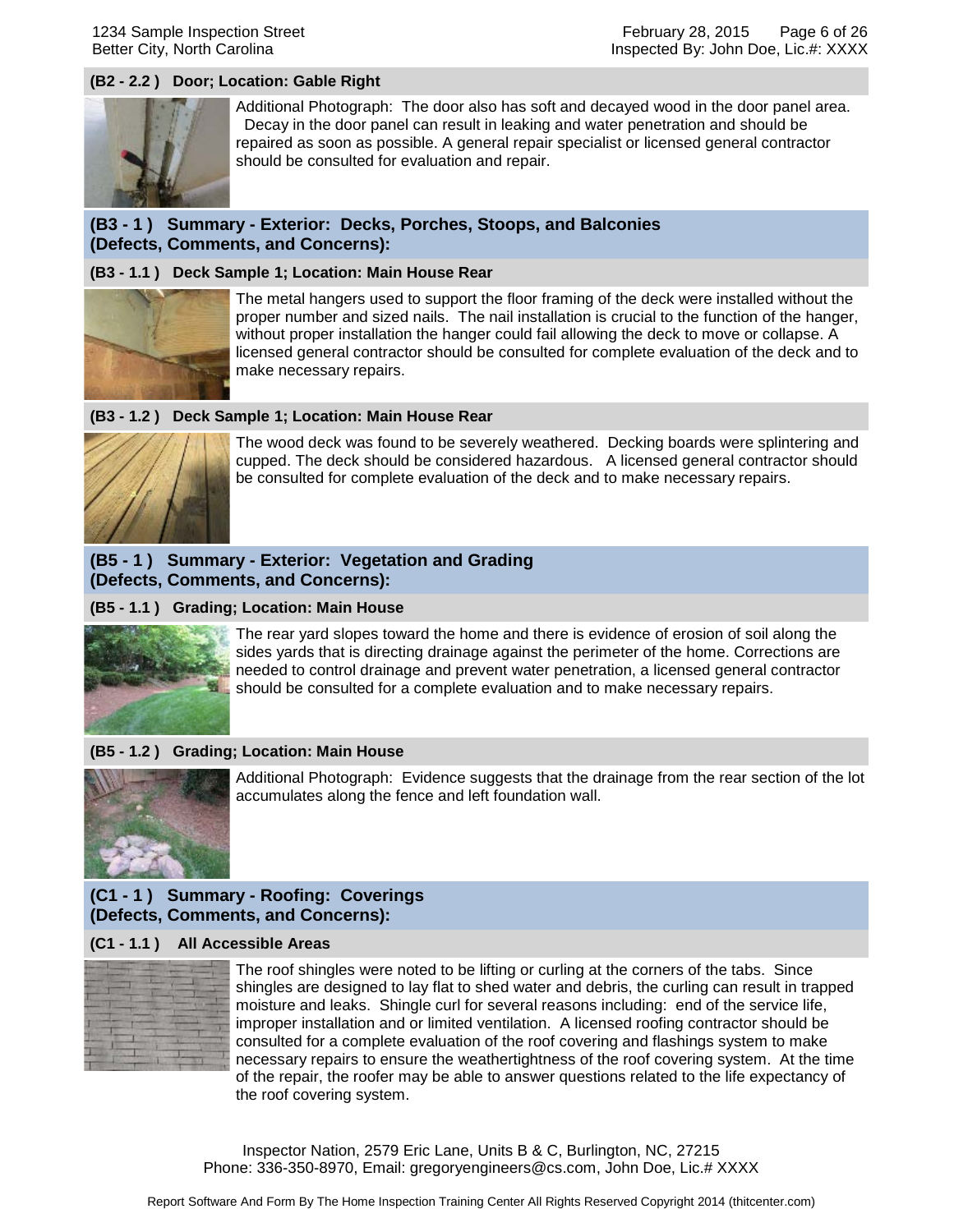## **(C2 - 1 ) Summary - Roofing: Drainage Systems (Defects, Comments, and Concerns):**

## **(C2 - 1.1 ) All Accessible Areas; System Type: Gutter**



The gutter downspout at the right dormer is not extended or piped out to direct roof drainage away from the side wall of the main home. Direct drainage from the gutter system can result in direct water penetration into the attic areas of the home. A licensed general contractor should be consulted for a complete evaluation and to make necessary repairs.

## **(D1 - 1 ) Summary - Plumbing: Water Distribution Systems (Defects, Comments, and Concerns):**

#### **(D1 - 1.1 ) All Accessible Areas**



The main water supply line located in the crawl space at the back door is corroded. Corrosion on the main water lines should be addressed as soon as possible to prevent major leaks and property damage. A licensed plumbing contractor should be consulted for a complete evaluation and repair of the main water supply line.

## **(D3 - 1 ) Summary - Plumbing: Water Heating Equipment (Defects, Comments, and Concerns):**

#### **(D3 - 1.1 ) Unit #1 ; Location: Garage**



There was no hot water available for the main home during the inspection. The gas service to the unit was off. The inspector did not have permission or knowledge of the circumstances that required the unit to be turned off and therefore did not turn the unit on. The inspection of the hot water heating unit, fixtures, and appliances was limited and not completed. It is recommended that the hot water be restored and the inspection completed prior to the purchase of the home.

## **(E5 - 1 ) Summary - Electrical: Light Fixtures, Receptacles, & Smoke Detectors (Defects, Comments, and Concerns):**

#### **(E5 - 1.1 )**

All homes with gas appliances should have a Carbon Monoxide detector. A Carbon Monoxide detector was not located during the inspection of this home. A properly functioning CO detector is vital to the safety of a home with gas appliances. Installation is recommended.

#### **(F1 - 1 ) Summary - Heating: Equipment (Defects, Comments, and Concerns):**

#### **(F1 - 1.1 ) Heating Unit #1; Location: Exterior: Package Unit (Heating and Cooling)**



The grading around the package HVAC unit is directing drainage toward the unit. Evidence suggests that water from lot drainage has been entering the unit., see next photograph. Drainage needs to be corrected to prevent damage to the unit. A licensed general contractor should be consulted for further evaluation and repair.

#### **(F1 - 1.2 ) Heating Unit #1; Location: Exterior: Package Unit (Heating and Cooling)**



The gas burner section of the package unit has visible rust and debris in the burner chamber area. The rust indicates deterioration of the exchanger. Deterioration of the heat exchanger is a serious concern that can result in improper combustion and carbon monoxide poisoning. The furnace needs a complete evaluation which should include a heat exchanger inspection to ensure safe, reliable, and proper operation of the HVAC system. A licensed HVAC contractor should be consulted for repair.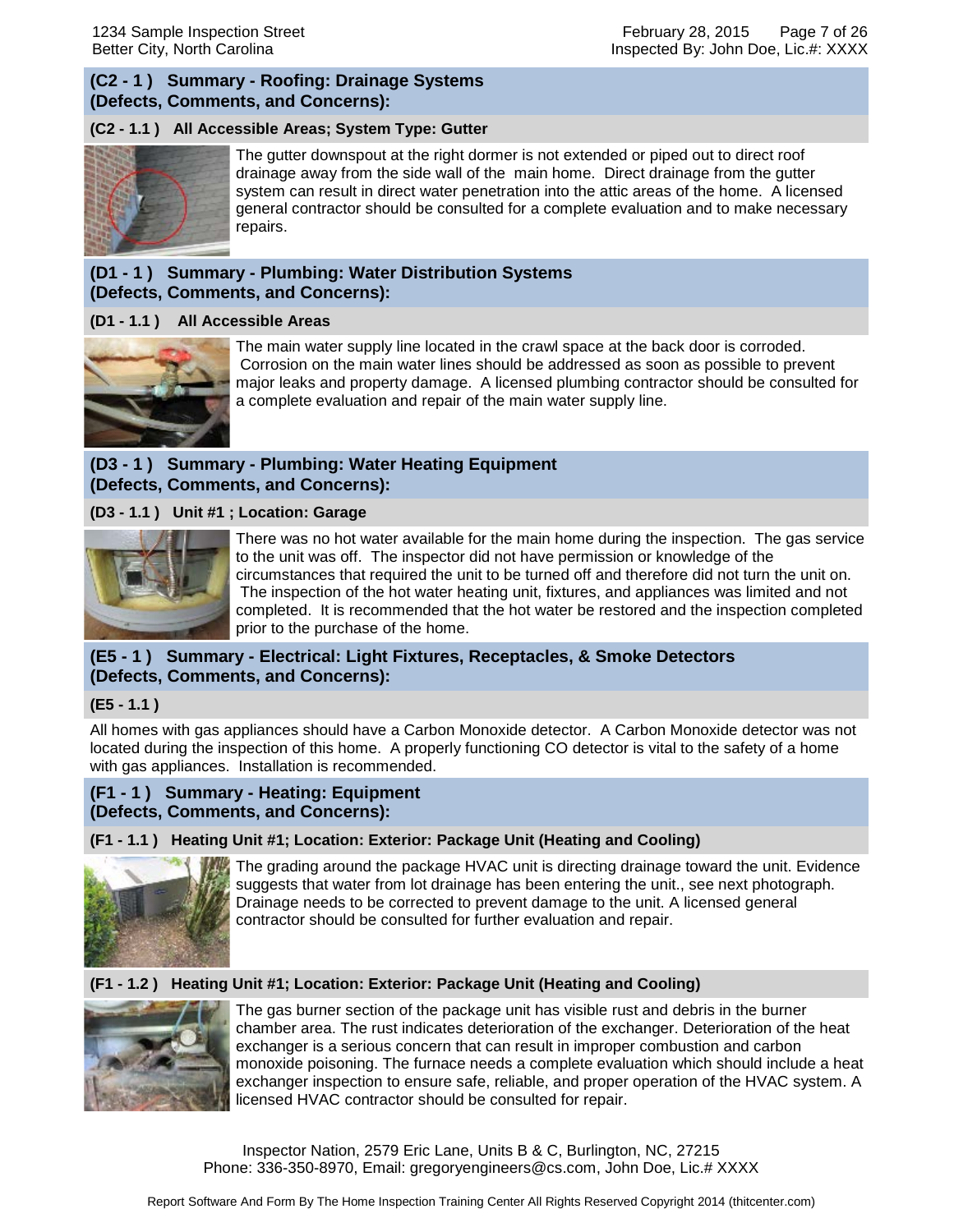## **(F3 - 1 ) Summary - Heating: Gas Piping, Fuel Storage Systems (Defects, Comments, and Concerns):**

#### **(F3 - 1.1 ) Crawl Space**



This home has corrugated stainless steel gas lines. This gas line has specific installation requirements related to required bending allowances, support, protection, and electrical bonding to ensure safe conditions. The electrical bonding is typically required to prevent damage from electrical storms in the event of a lightning strike. During the home inspection the bonding attachment could not be located. An electrical contractor should be consulted for a complete evaluation of the CSST installation and to verify the presence of electrical bonding.

## **(H2 - 1 ) Summary - Interiors: Kitchens (Defects, Comments, and Concerns):**

#### **(H2 - 1.1 ) Kitchen**



The sink is in need of further evaluation and repair. The following concerns were noted at the time of the inspection:

1. The sink is supported by a wire and bracket was not secure.

A general repair specialist or licensed general contractor should be consulted for evaluation and repair.

## **(H3 - 1 ) Summary - Interiors: Bathrooms (Defects, Comments, and Concerns):**

**(H3 - 1.1 ) Bathroom #1 Master**



The toilet flush valve is not operating properly. This could result in improper functioning, flooding and waste of water. A licensed plumbing contractor should be consulted for evaluation and repair.

## **(H3 - 2 ) Summary - Interiors: Bathrooms (Defects, Comments, and Concerns):**

#### **(H3 - 2.1 ) Bathroom #2**



The floor area under the toilet tank has a rust stain indicating a history of a leak or a seeping leak at the tank bolts or water turn off. The toilet tank bolts/gaskets and the turn off valve need to be evaluated by a plumber to ensure that they are not leaking. A licensed plumbing contractor should be consulted for evaluation and repair.

#### **(J1 - 1 ) Summary - Built In Appliances: Equipment (Defects, Comments, and Concerns):**

#### **(J1 - 1.1 ) Dishwasher; Location:**



The dishwasher is not secure to the cabinet and it moves forward when the door is opened. The appliance needs to be secured to the cabinet to prevent damage to the unit or personal injury. An appliance repair person or general contractor should be consulted for repair.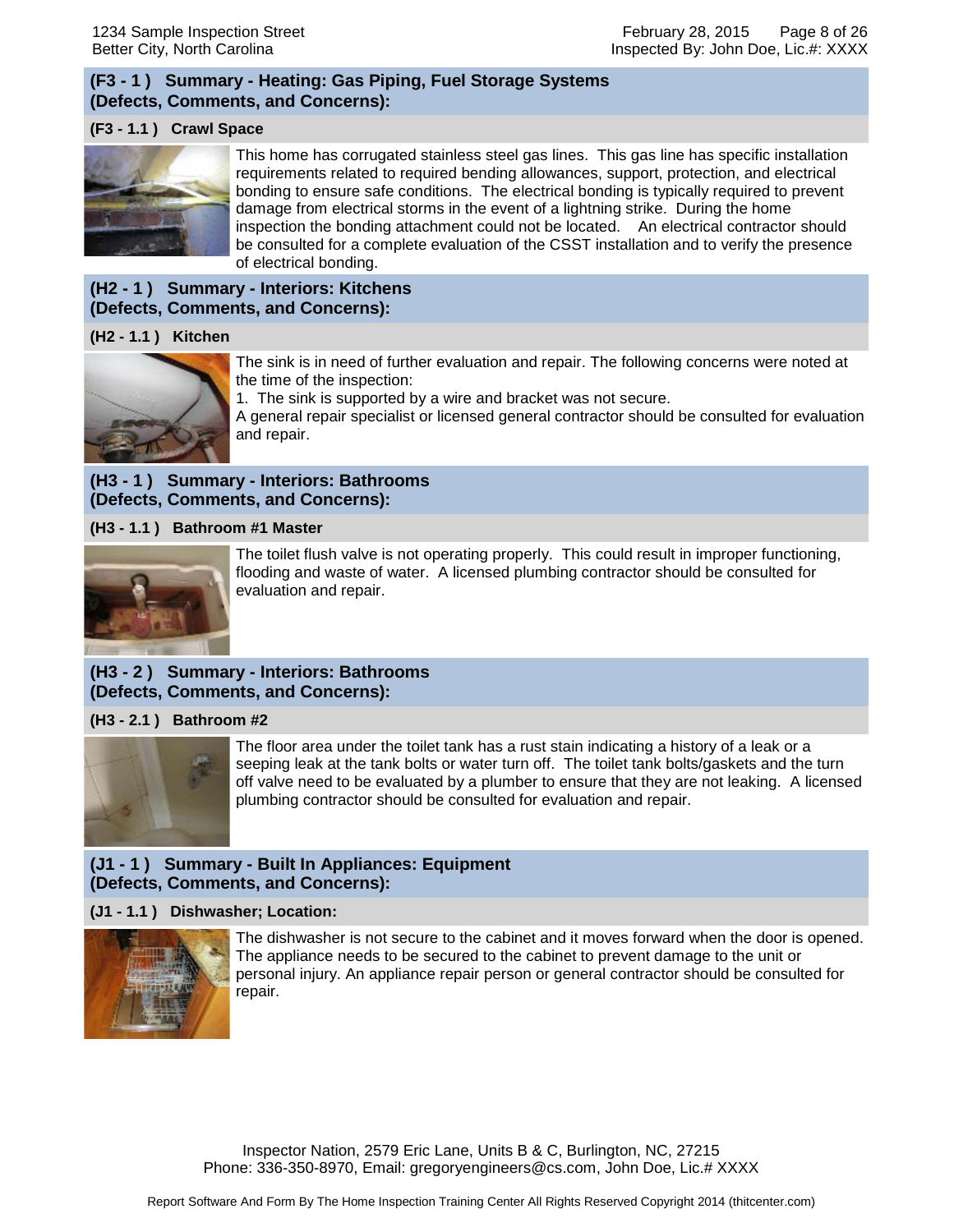#### **Introduction**

This report is a written evaluation that represents the results of a home inspection performed according to North Carolina Home Inspector Licensure Act Standard of Practice. The word "inspect" per the NCHILB SOP means the act of making a visual examination. Home Inspections are limited to visible and accessible areas and are not invasive. The report outlines inspection findings of any systems or components so inspected that did not function as intended and are in need of repair, require subsequent observation such as monitoring, or warrants further investigation by a specialist such as an engineer. The report statements describe the component or system and how the condition is defective, explain the consequences of the condition, and direct the recipient to a course of action with regard to the condition or refer the client to a specialist. It is recommended that all items listed in the body and summary of the report be repaired or evaluated to determine the extent of the concern before purchasing the home. It is the client's responsibility to read the complete inspection report and follow-up with repairs and evaluations. THIS REPORT WAS INTENDED TO BE VIEWED IN COLOR. THE DIRECTIONAL REFERENCE OF LEFT AND RIGHT IS AS FACING THE FRONT OF THE HOME.

#### **Inspection Weather Conditions**

*Temperature:* 31 Deg. F

*Weather Conditions:* Clear - Sunny

## **Home Inspection Report Body**

## **A - Structural Section (General Limitations, Implications, and Directions):**

This inspection was limited because the subject property was one unit in a multi-story building such as a townhouse or condominium and many systems and components are shared by other units and not accessible. The foundation areas and attic areas are not accessible therefore were not inspected. It is important for the client to understand their limitations and responsibilities related to maintenance and repairs of the structure and as outlined by the homeowner's association. If additional information is required related to the condition of the structural components, the buyer should request further evaluation by an engineer who specializes in commercial inspections.

#### **A - Structural Section (Foundation and Attic Inspection Methods):**

This inspection was limited because the subject property was one unit in a multi-unit building such as a townhouse or condominium and many systems and components are shared by other units and not accessible.

#### **(A1 - 1 ) Main House Structural: Foundation (Descriptions):**

*Foundation Type:* Crawl Space: Exterior Entrance

*Foundation Materials:* Block: Brick

**(A1 - 1 ) Structural: Foundation (Defects, Comments, and Concerns):**

#### **(A1 - 1.1 ) Main House**



Efflorescence (salt stains) was noted on the foundation walls. The stains indicate that the foundation was been cyclically wet and dry. Water penetration into the foundation area can result in structural

damage and undesirable environmental conditions. Water in the foundation area indicates an absent or damaged waterproofing and foundation drain systems. Repairs are needed to prevent water penetration. A general contractor should be consulted for further evaluation to determine the source of the moisture and to make necessary repairs.

Refer to the exterior section of the report concerning the lot grading.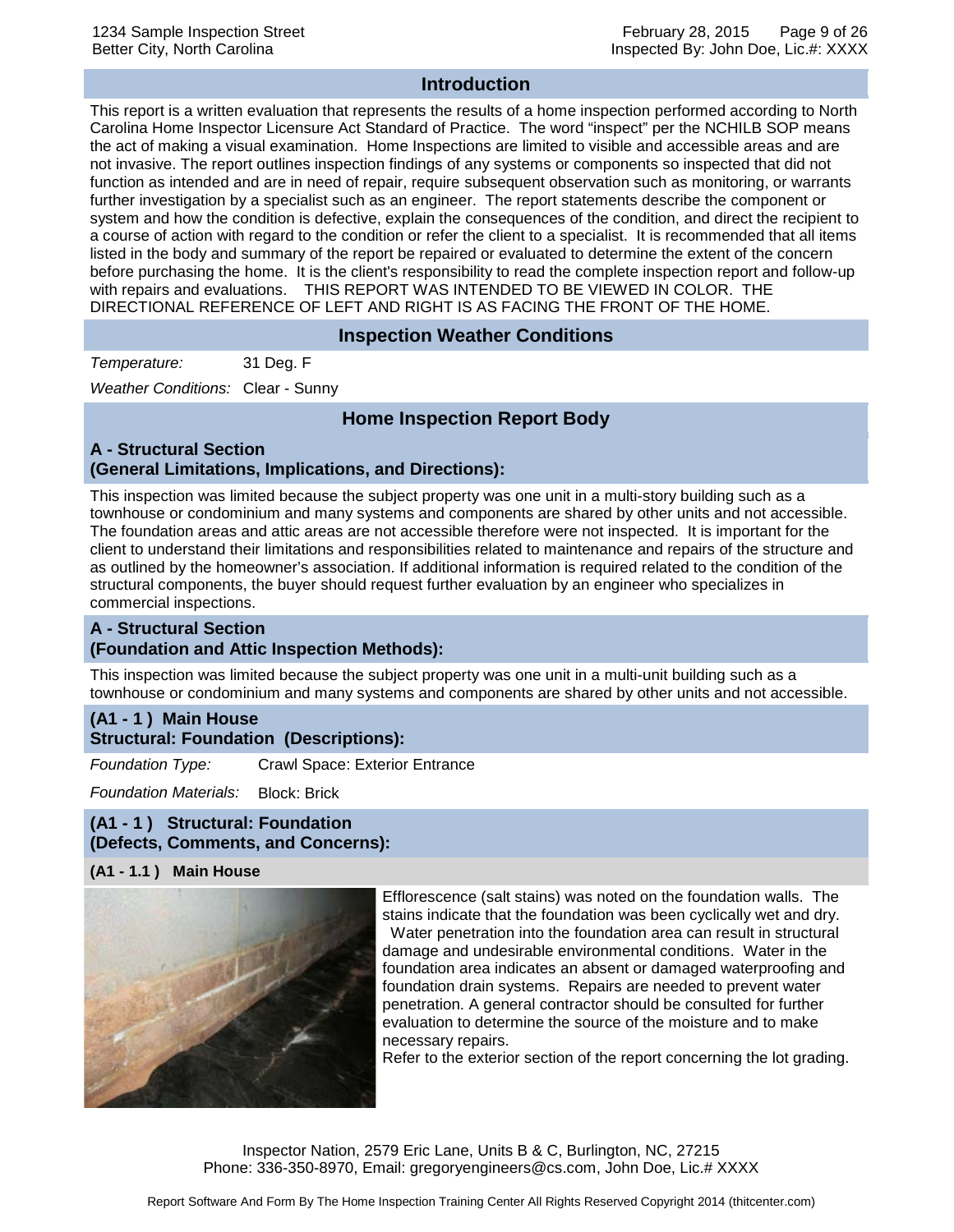1234 Sample Inspection Street Better City, North Carolina

#### **(A1 - 1.2 ) Main House**



Stains and water lines indicate a history of standing water in the crawl space around the perimeter of the foundation and under the porches. Direct water penetration damages the foundation, the wood structure, and creates an undesirable environment in the crawl space areas that encourages insect, fungal growth such as mold/mildew. Repairs are needed to prevent water penetration. Water in the crawl space indicates an absent or damaged waterproofing and foundation drain system. Repairs are needed to prevent water penetration. A general contractor should be consulted for further evaluation to determine the source of the moisture and to make necessary repairs.

#### **(A1 - 2 ) Garage Structural: Foundation (Descriptions):**

*Foundation Type:* Slab: Brick Perimeter

*Foundation Materials:* Block: Brick

#### **(A1 - 2 ) Structural: Foundation (Defects, Comments, and Concerns):**

#### **(A1 - 2.1 ) Garage**



Closed cracks were noted in the foundation of the garage at locations where the foundation steps related to elevation change. Cracks in the foundation indicate a deficiency in the foundation, footing, or supporting soil that can change and worsen if it progresses over the life of the home. An engineer should be consulted to determine the significance /cause of the cracks and outline any necessary repairs.

## **(A2 - 1 ) Main House Structural: Columns and Piers (Descriptions):**

*Column/Pier Type:* Pier: Crawl Space

*Column/Pier Materials:* Block

## **(A3 - 1 ) Main House Structural: Floor Structure (Descriptions):**

*Sub-Floor Type:* OSB

*Floor Joist Type:* Dimensional Lumber: Standard Construction

*Girder/Beam Type:* Dimensional Lumber: Standard Construction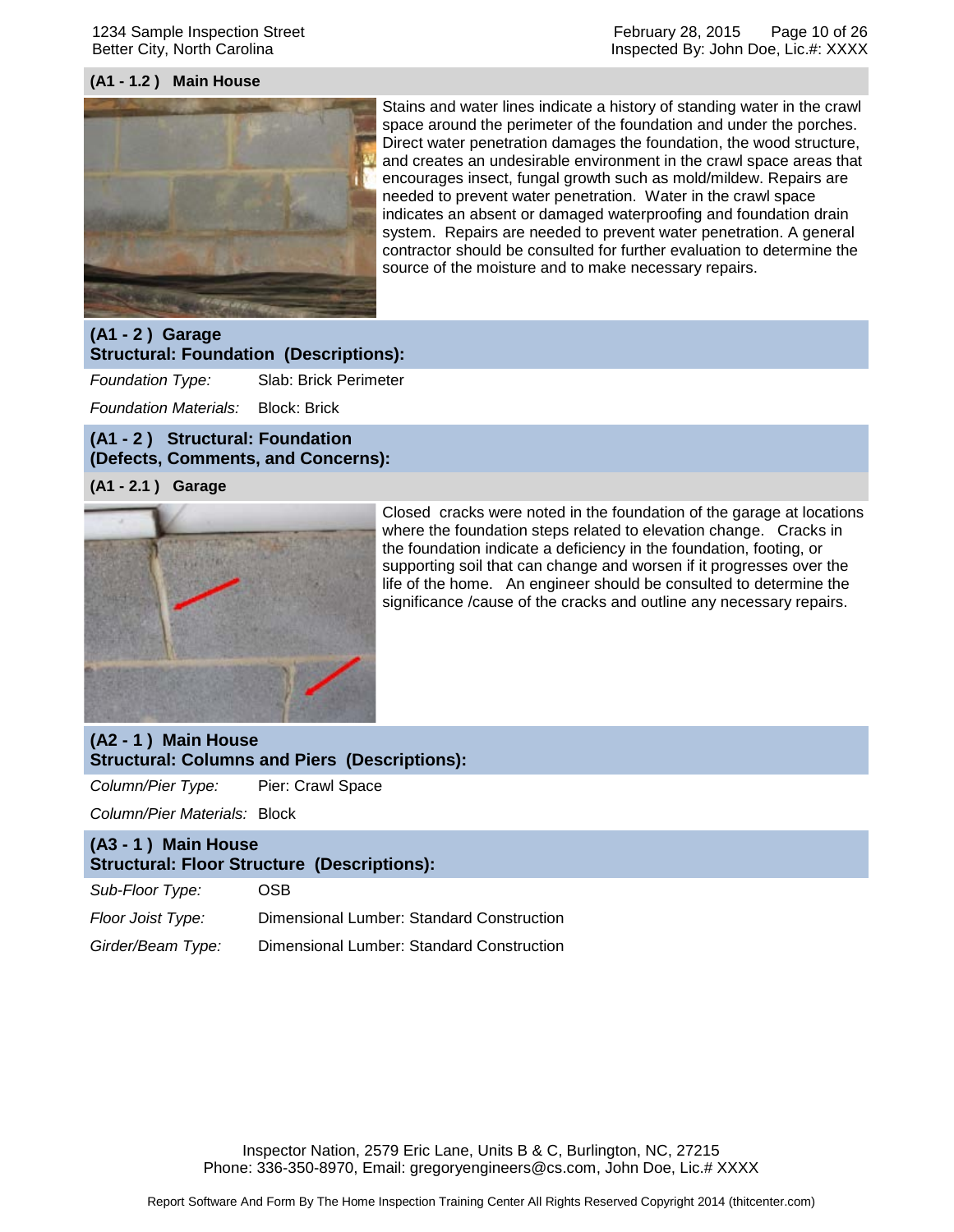#### **(A3 - 1 ) Structural: Floor Structure (Defects, Comments, and Concerns):**

#### **(A3 - 1.1 ) Main House**

The floor structure is in need of evaluation and repair to ensure the stability and prevent further damage, the following concerns were noted at the time of the inspection:

1. decay at the band

2. Hanger wrong nails

A licensed general contractor should be consulted for a complete evaluation and to make necessary repairs. If repairs are beyond the scope of the Building Code, an engineer should be consulted.

## **(A3 - 2 ) Main House Second Story Section Structural: Floor Structure (Descriptions):**

*Sub-Floor Type:*

*Floor Joist Type:* Not Visible For Inspection: Description

*Girder/Beam Type:* Not Visible For Inspection: Description

#### **(A4 - 1 ) All Interior Areas Structural: Wall Structure (Descriptions):**

*Wall Structure Type:* Finished Areas: Not Accessible for Inspection or Description

#### **(A5 - 1 ) All Accessible Interior Areas Structural: Ceiling Structure (Descriptions):**

*Ceiling Joist Type:* Not Visible: Not Accessible For Inspection or Description

*Beam/Girder Type:* Not Visible: Not Accessible For Inspection or Description

#### **(A5 - 2 ) All Accessible Attic Areas Structural: Ceiling Structure (Descriptions):**

*Ceiling Joist Type:* Dimensional Lumber: Standard Construction: Wood

*Beam/Girder Type:* Engineered Lumber: LVL

## **(A6 - 1 ) Main House Structural: Roof Structure (Descriptions):**

*Roof Style/Type:* Gable

*Roof Sheathing Type:* OSB

*Rafter & Beam Types:* Dimensional Lumber: Standard Construction

#### **(A6 - 1 ) Structural: Roof Structure (Defects, Comments, and Concerns):**

#### **(A6 - 1.1 ) Main House**



From the attic, it was noted that the Valley/Hip rafter located between the main home and first floor room was not posted for end support. End post supports are typically installed to supplement nailed joints and ensure the stability of the roof system. An engineer should be consulted for further evaluation to determine the significance and cause of the concern and outline necessary repairs to ensure the stability of the structure.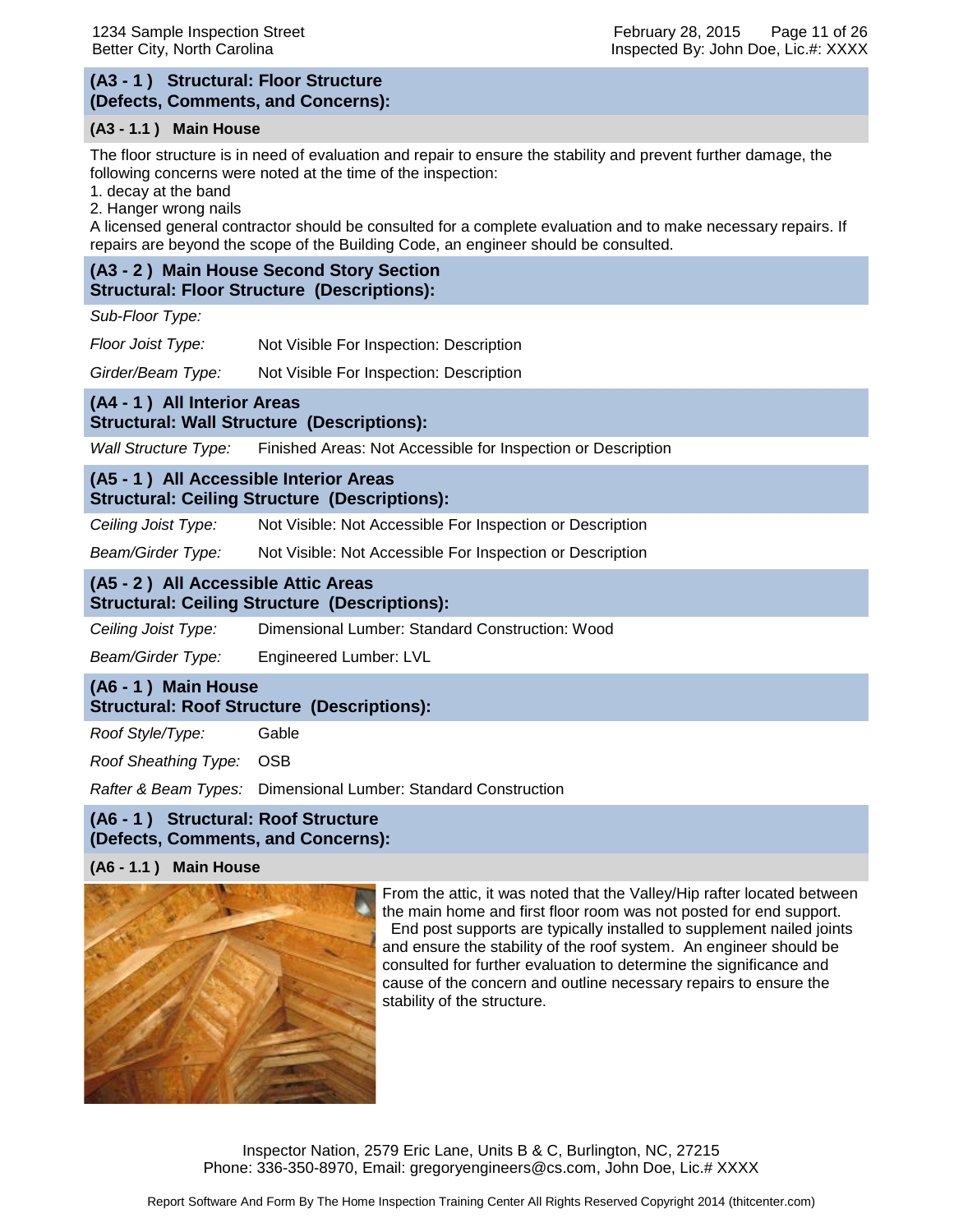#### 1234 Sample Inspection Street Better City, North Carolina

#### February 28, 2015 Page 12 of 26 Inspected By: John Doe, Lic.#: XXXX

#### **(A6 - 1.2 ) Main House**



From the attic, it was noted that the valley rafter located over the main living room was constructed of multiple members and was not posted for support. Post supports are typically installed to supplement nailed joints and ensure the stability of the roof system. An engineer should be consulted for further evaluation to determine the significance and cause of the concern and outline necessary repairs to ensure the stability of the structure.

**(A6 - 1.3 ) Main House**



The LVL girder located under the main rafters on the front side of the home has been notched for rafter installation. Engineered lumber beams have specific installation specifications that rarely allow notching. If a notch is beyond what would be typically expected and could result in cracking or failure of the beam. A girder is a main structural component that provides support of the framing structure and transfers loads to the foundation. An engineer should be consulted for further evaluation to determine the significance of the concern and outline necessary repairs to ensure the stability of the structure.

#### **B - Exterior Section (General Limitations, Implications, and Directions):**

All concerns related to exterior items listed below or identified to be deficient are in need of further evaluation and or repair by a Licensed General Contractor. It is important to correct deficiencies on the exterior of the home to prevent direct water penetration into the building envelope which can result in structural damage and or undesirable environmental conditions. It is important to have the exterior areas of concern evaluated / repaired prior to purchase. It is important to correct deficiencies on the exterior of the home to prevent direct water penetration into the building envelope which can result in structural damage and or undesirable environmental conditions. Repairs and evaluations should be made prior to closing to ensure that the buyer understands the full scope or extent of the concern.

## **(B1 - 1 ) Main House Front Exterior: Wall Cladding (Confirmation of Limitations, Reasons for Not Inspecting, Descriptions):**

The inspection of the exterior of the home was limited due to large bushes and or plantings. Keeping plants trimmed and spaced away from the wall cladding and foundation provides inspection access and air circulation. It is recommended that bushes are trimmed. Once the bushes are trimmed and prior to the purchase, the inspection should be completed.

*Wall Cladding Type:* Brick Veneer

*Trim Type:* Wood Paint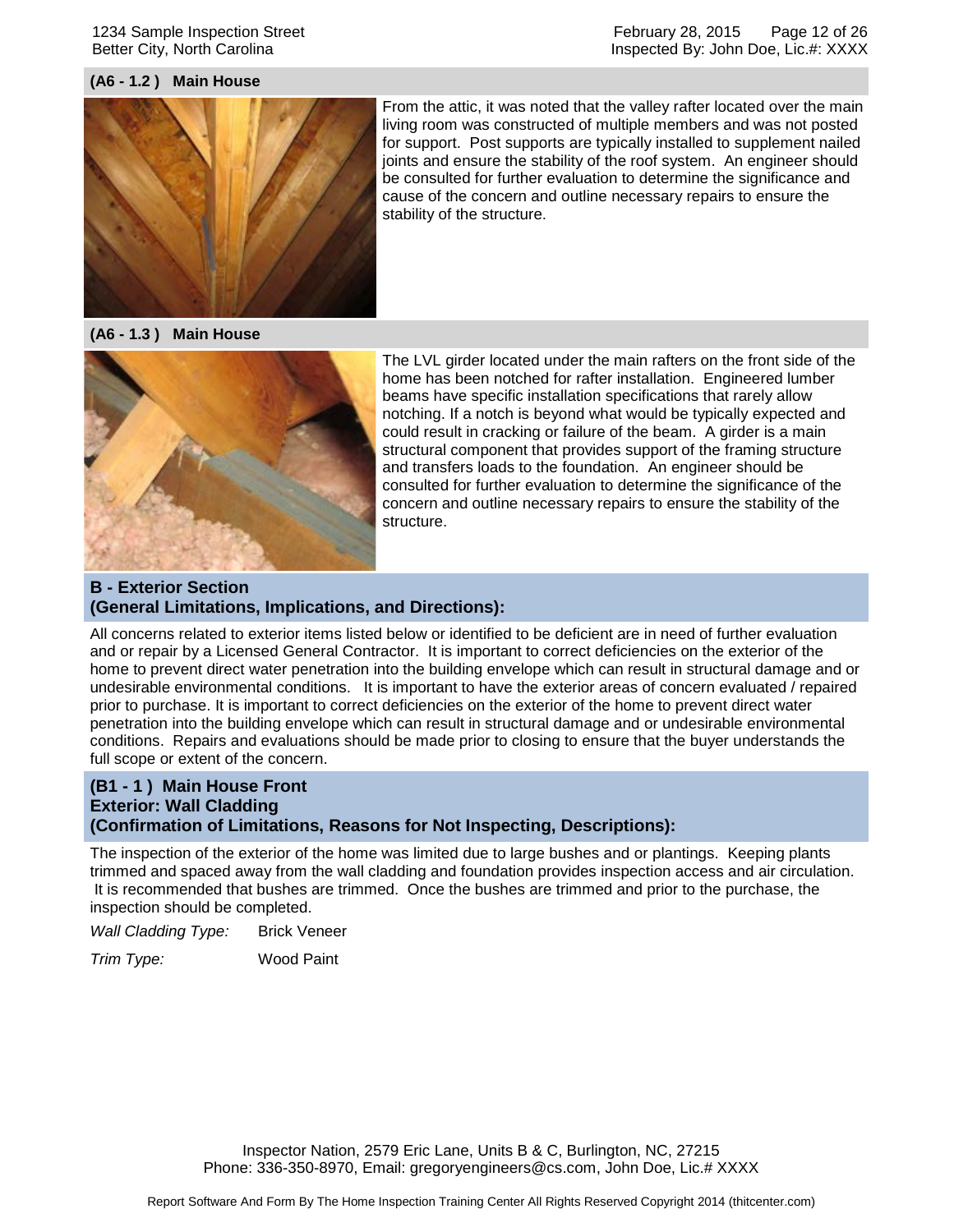## **(B1 - 1 ) Exterior: Wall Cladding (Defects, Comments, and Concerns):**

#### **(B1 - 1.1 ) Main House Front**



The exterior boxing of the home need repairs and painting to prevent further damage and water penetration. The following items were noted during the inspection all areas should be evaluated as a repair plan is prepared:

1. Peeling paint, swollen edges behind the gutter trays;

2. Boxing and trim areas were found to have area of decay at roof line intersections

A licensed general contractor should be consulted for a complete evaluation of the trim and boxing to determine the scope of the damage and make necessary repairs.

**(B1 - 1.2 ) Main House Front**



Additional Photograph: This a photograph of decayed boxing at the left front corner of the main home. All corner trims areas were noted to have some level of decay.

**(B1 - 1.3 ) Main House Front**



The trim cladding along the roof rake was not formed to provide a lip to support the shingles and prevent water from traveling behind the trim. A siding installation company or general contractor should be consulted to evaluate and repair the trim to ensure the integrity of the cladding system.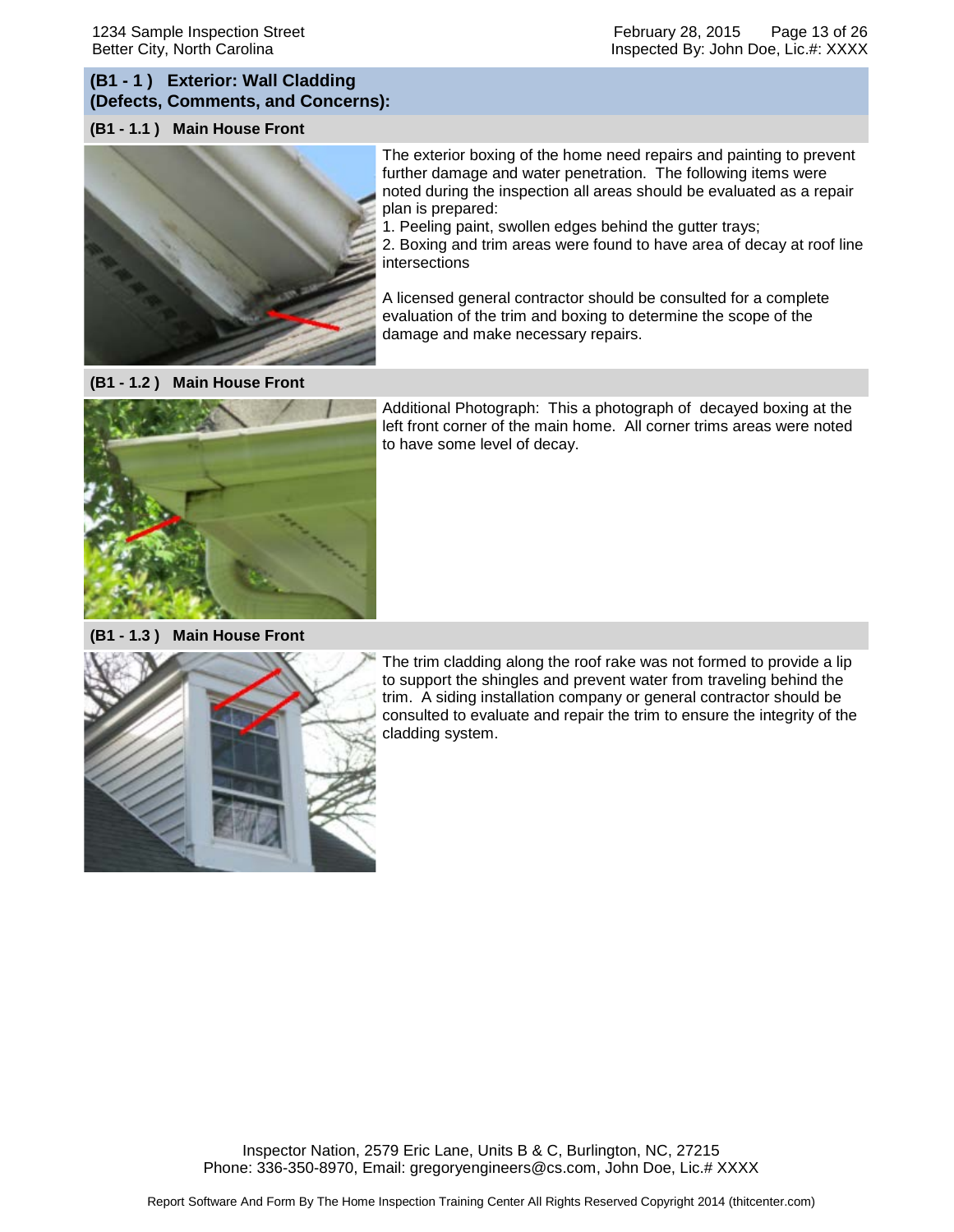## **(B1 - 2 ) Main House Rear and Sides Exterior: Wall Cladding (Descriptions):**

*Wall Cladding Type:* Hardboard Horizontal

*Trim Type:* Wood Paint

# **(B1 - 2 ) Exterior: Wall Cladding**

**(Defects, Comments, and Concerns):**

#### **(B1 - 2.1 ) Main House Rear and Sides**



The exterior trim of the home need repairs and painting to prevent further damage and water penetration. The following items were noted during the inspection all areas should be evaluated as a repair plan is prepared:

1. Corner trim moldings have visible areas decay.

2. Vertical wood trim boards at corner and brick intersections have visible areas of decay.

A licensed general contractor should be consulted for a complete evaluation of the exterior trim to determine the scope of the damage and make necessary repairs.

**(B1 - 2.2 ) Main House Rear and Sides**



Additional Photograph: This a photograph of a decayed vertical trim molding behind the back left gutter.

## **(B2 - 1 ) All Windows Exterior: Windows and Doors (Descriptions):**

*Window/Door Type:* Window: Double Hung

*Location:* All Accessible

## **(B2 - 1 ) Exterior: Windows and Doors (Defects, Comments, and Concerns):**

#### **(B2 - 1.1 ) All Windows**



The all windows have soft and decayed wood in the sill, trim, sash areas. Decay in the windows can result in leaking and water penetration and should be repaired as soon as possible. All windows should be inspected for similar damage as repairs are made. A licensed general contractor should be consulted to evaluate the extent of the damage and make necessary repairs.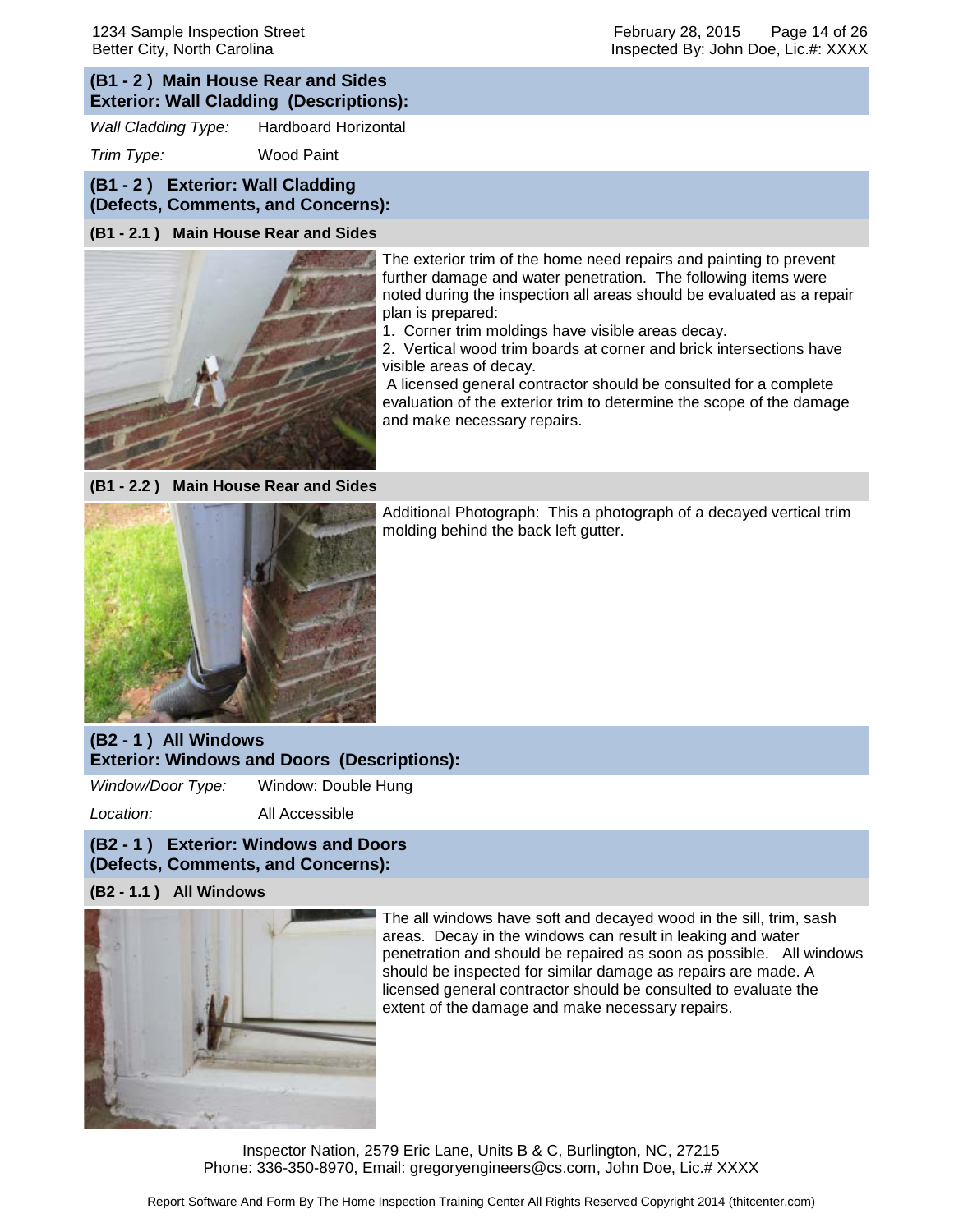#### 1234 Sample Inspection Street Better City, North Carolina

February 28, 2015 Page 15 of 26 Inspected By: John Doe, Lic.#: XXXX

#### **(B2 - 1.2 ) All Windows**



Additional Photograph: This a photograph of the living room window, the trim between the windows is decayed.

**(B2 - 1.3 ) All Windows**



Additional Photograph: This a photograph of a second floor window, decay was noted in all accessible windows.

## **(B2 - 2 ) Door Exterior: Windows and Doors (Descriptions):**

*Window/Door Type:* Door: Single

*Location:* Gable Right

#### **(B2 - 2 ) Exterior: Windows and Doors (Defects, Comments, and Concerns):**

#### **(B2 - 2.1 ) Door**



The door has extensive soft and decayed wood in the frame area . Decay in the door frames can result in leaking and water penetration and should be repaired as soon as possible. A general repair specialist or licensed general contractor should be consulted for evaluation and repair.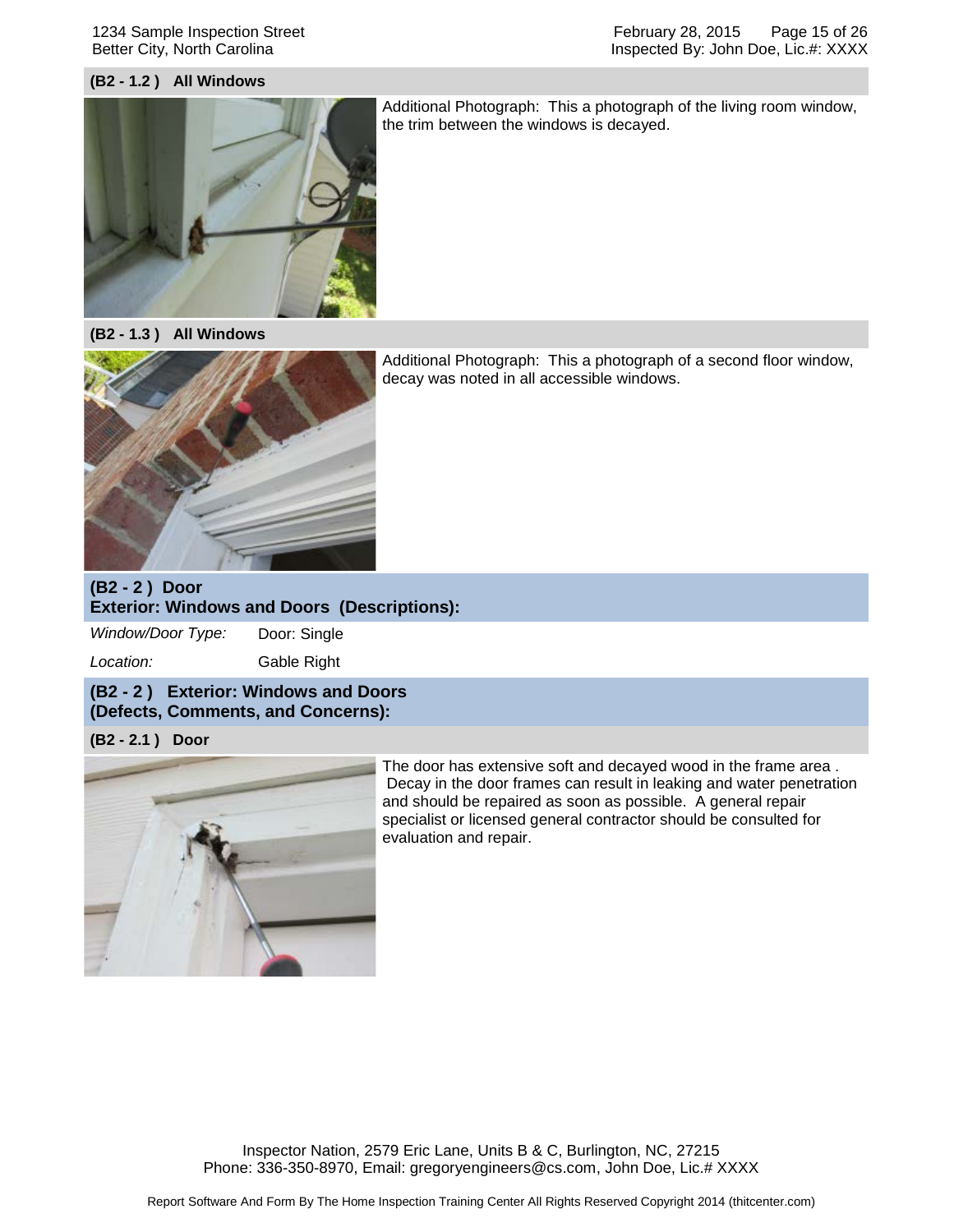#### 1234 Sample Inspection Street Better City, North Carolina

#### **(B2 - 2.2 ) Door**



Additional Photograph: The door also has soft and decayed wood in the door panel area. Decay in the door panel can result in leaking and water penetration and should be repaired as soon as possible. A general repair specialist or licensed general contractor should be consulted for evaluation and repair.

## **(B3 - 1 ) Deck Sample 1 Exterior: Decks, Porches, Stoops, and Balconies (Confirmation of Limitations, Reasons for Not Inspecting, Descriptions):**

The complete floor system of the deck was not inspected the deck was too low to full crawl under.

*Structure Type:* Wood (Wood Surface)

*Location:* Main House Rear

#### **(B3 - 1 ) Exterior: Decks, Porches, Stoops, and Balconies (Defects, Comments, and Concerns):**

#### **(B3 - 1.1 ) Deck Sample 1**



The metal hangers used to support the floor framing of the deck were installed without the proper number and sized nails. The nail installation is crucial to the function of the hanger, without proper installation the hanger could fail allowing the deck to move or collapse. A licensed general contractor should be consulted for complete evaluation of the deck and to make necessary repairs.

**(B3 - 1.2 ) Deck Sample 1**



The wood deck was found to be severely weathered. Decking boards were splintering and cupped. The deck should be considered hazardous. A licensed general contractor should be consulted for complete evaluation of the deck and to make necessary repairs.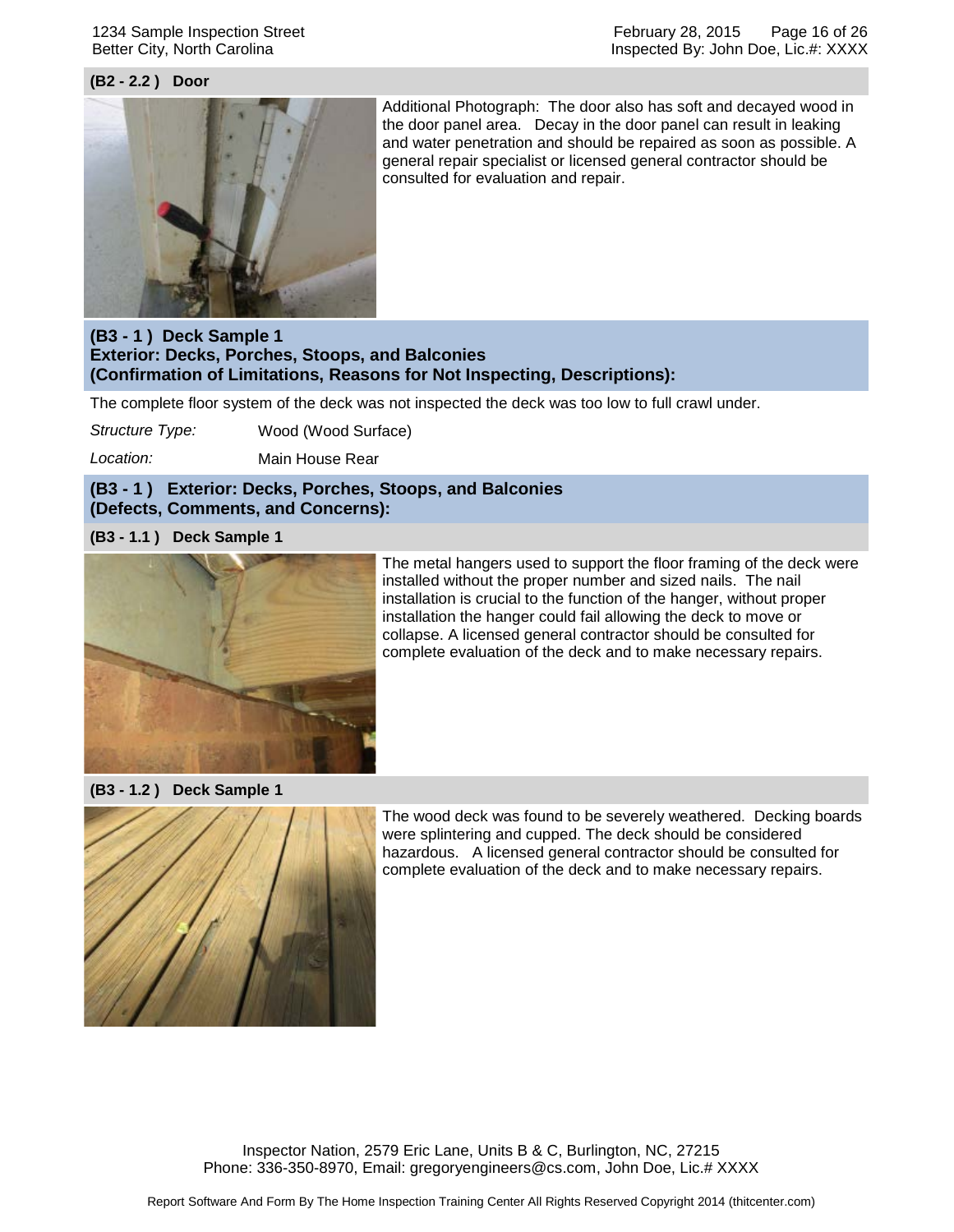#### February 28, 2015 Page 17 of 26 Inspected By: John Doe, Lic.#: XXXX

#### **(B5 - 1 ) Grading Exterior: Vegetation and Grading (Descriptions):**

*Location:* Main House

#### **(B5 - 1 ) Exterior: Vegetation and Grading (Defects, Comments, and Concerns):**

## **(B5 - 1.1 ) Grading**



The rear yard slopes toward the home and there is evidence of erosion of soil along the sides yards that is directing drainage against the perimeter of the home. Corrections are needed to control drainage and prevent water penetration, a licensed general contractor should be consulted for a complete evaluation and to make necessary repairs.

**(B5 - 1.2 ) Grading**



Additional Photograph: Evidence suggests that the drainage from the rear section of the lot accumulates along the fence and left foundation wall.

## **C - Roofing Section (General Limitations, Implications, and Directions):**

The roof covering, flashings, and roof drainage items listed or identified below were found to be of concern and in need of further evaluation and repair by Licensed Roofing or General Contractor. It is important to correct roofing deficiencies to prevent direct water penetration into the building envelope which can result in structural damage and or undesirable environmental conditions. The verification of fastener type and count for the roofing covering system is beyond the scope of the home inspection. The home inspection is limited to visible surfaces and systems only, hidden or underlying system details such as flashings are beyond the scope of the home inspection. Determining the age or remaining service life of the roof covering systems is beyond the scope of the home inspection, if the buyer would like to budget for replacement a roofing contractor should be consulted to answer questions related to the life expectancy. Flashings and Roof gutters system inspections are limited to evidence of past problems unless the inspection is performed on during a heavy rain. All roof drainage and flashing systems should be monitored over the first year of ownership to identify problems areas or areas that may need adjustment or corrections.

## **C - Roofing Section (Roof Covering Inspection Methods):**

The roof covering was inspected using binoculars / zoom camera and from a ladder at the roof eaves. Walking on the roof surface is beyond the scope of the home inspection. If an invasive or complete surface inspection of the roof covering is desired, the buyer should consult a licensed roofing contractor prior to purchase.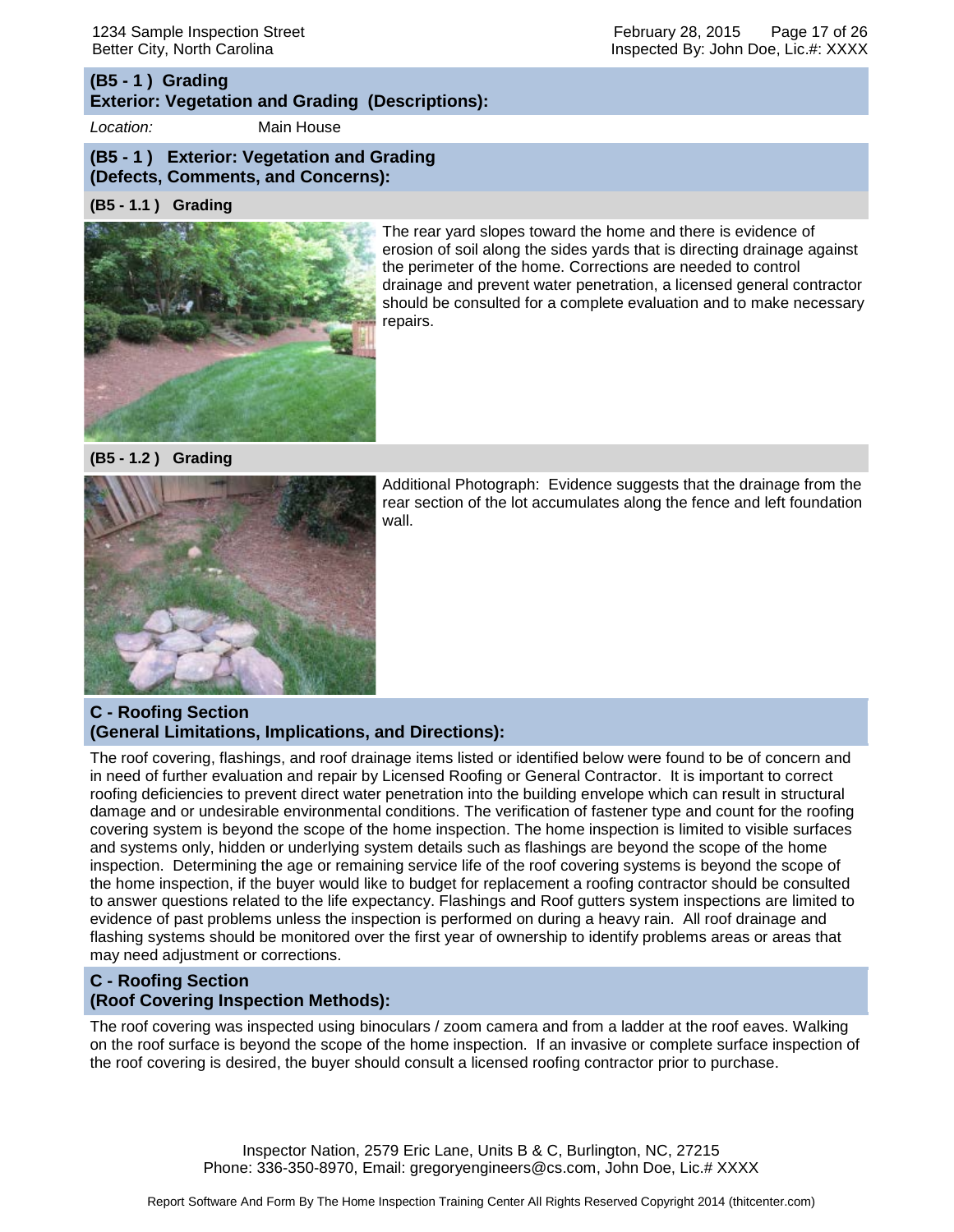## **(C1 - 1 ) All Accessible Areas Roofing: Coverings (Descriptions):**

*Roof Covering Type:* Shingles/Composite/Fiberglass

#### **(C1 - 1 ) Roofing: Coverings (Defects, Comments, and Concerns):**

#### **(C1 - 1.1 ) All Accessible Areas**



The roof shingles were noted to be lifting or curling at the corners of the tabs. Since shingles are designed to lay flat to shed water and debris, the curling can result in trapped moisture and leaks. Shingle curl for several reasons including: end of the service life, improper installation and or limited ventilation. A licensed roofing contractor should be consulted for a complete evaluation of the roof covering and flashings system to make necessary repairs to ensure the weathertightness of the roof covering system. At the time of the repair, the roofer may be able to answer questions related to the life expectancy of the roof covering system.

## **(C2 - 1 ) All Accessible Areas Roofing: Drainage Systems (Descriptions):**

*System Type:* Gutter

#### **(C2 - 1 ) Roofing: Drainage Systems (Defects, Comments, and Concerns):**

#### **(C2 - 1.1 ) All Accessible Areas**



The gutter downspout at the right dormer is not extended or piped out to direct roof drainage away from the side wall of the main home. Direct drainage from the gutter system can result in direct water penetration into the attic areas of the home. A licensed general contractor should be consulted for a complete evaluation and to make necessary repairs.

## **D - Plumbing Section (General Limitations, Implications, and Directions):**

All plumbing and water heating items listed or identified below were found to be of concern and in need of further evaluation and repair by a Licensed Plumbing or General Contractor. If additional concerns are discovered during the process of evaluation and repair, a general contractor should be consulted to contact specialist in each trade as needed. Repairs are needed to prevent leaks and ensure proper sanitation. The majority of the water supply and the waste lines are concealed from visual inspection and the general condition cannot be determined. The plumbing was inspected for functional flow and drainage; however, it is not possible to fully evaluate the plumbing system to determine proper venting, sizing, or functional design during a home inspection when the system cannot be put under the same load as presented by a family. The inspection of the water heater does not include evaluating the unit capacity for functional use based on the number bathrooms or fixtures. The hot water requirement for daily use varies with each family and the home inspector has not developed an opinion whether or not the hot water system for this home is adequate. The inspection does not include verification of anti-scald fixtures. The inspection does not assure that the plumbing systems and components of the home will meet the demands of your family. Determining the quality and quantity of the water supply is beyond the scope of the home inspection, this includes determining if water supply is acidic or

> Inspector Nation, 2579 Eric Lane, Units B & C, Burlington, NC, 27215 Phone: 336-350-8970, Email: gregoryengineers@cs.com, John Doe, Lic.# XXXX

February 28, 2015 Page 18 of 26 Inspected By: John Doe, Lic.#: XXXX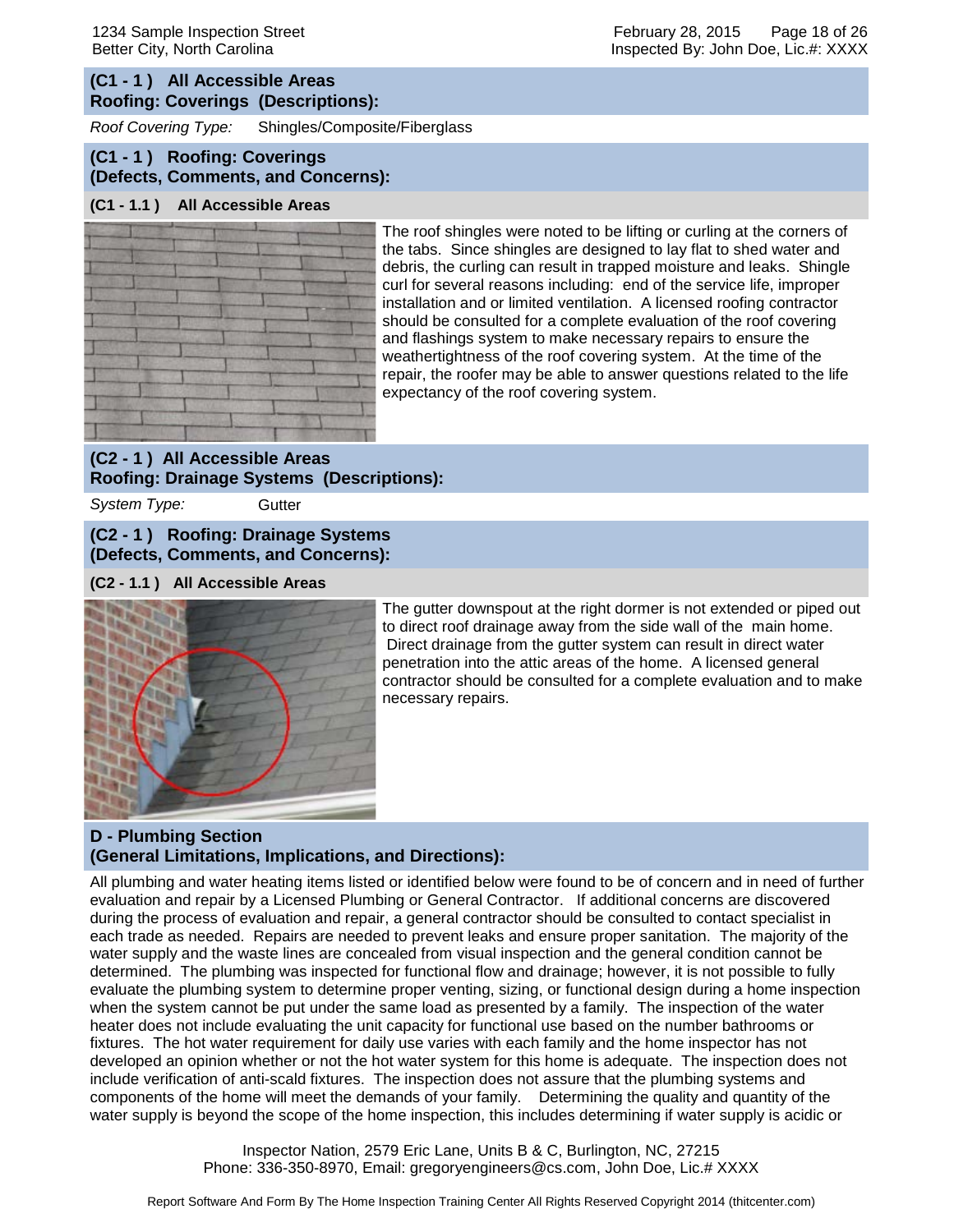1234 Sample Inspection Street Better City, North Carolina

has high mineral content. Fixtures are not identified as defective as the result of hard water or mineral stains. The effectiveness of the toilet flush and the verification of the drain for the washing machine are beyond the scope of the home inspection. The main water turn off valve location is identified if located, but not operated. The functional flow of the water supply at each accessible fixture was tested. Functional flow is not found and reported as defective unless water flow drops below 50% when two fixtures are operated simultaneously. Waste and supply lines are evaluated by running water inside the home, the condition of the inside of the plumbing pipes cannot be determined. Verification of the surface defects on plumbing fixtures such as shower/tubs/sinks is beyond the scope of the inspection. Backflow protection is not a requirement for all homes, and determining the presence or absence of backflow protection is beyond the scope of the inspection. Annual service and inspection of the main waste line will prevent system clogging and backup. The plumbing inspection is a limited functional evaluation made under little to no system load. If the buyer would like to know the condition of the interior of the pluming lines, the buyer should consult a licensed plumbing contractor prior to purchase.

#### **D - Plumbing Section**

#### **(Main Water Shut-Off Location, Water Supply Type, and Water Supply Piping Materials):**

*Main Shut-Off Location:* Hall Closet *Water Supply Type:* Public

*Supply Piping Materials:* [PEX]

**(D1 - 1 ) All Accessible Areas Plumbing: Water Distribution Systems (Descriptions):**

*Piping Materials:* [PEX]

**(D1 - 1 ) Plumbing: Water Distribution Systems (Defects, Comments, and Concerns):**

**(D1 - 1.1 ) All Accessible Areas**



The main water supply line located in the crawl space at the back door is corroded. Corrosion on the main water lines should be addressed as soon as possible to prevent major leaks and property damage. A licensed plumbing contractor should be consulted for a complete evaluation and repair of the main water supply line.

**(D2 - 1 ) All Accessible Areas Plumbing: Drain, Waste, and Vent Systems (Descriptions):**

*Piping Materials:* [PVC]

*Trap Materials:* [Chrome] [Plastic]

#### **(D3 - 1 ) Unit #1 Plumbing: Water Heating Equipment (Descriptions):**

*Location:* Garage *Capacity:* 48 Gallons *Energy Source:* Gas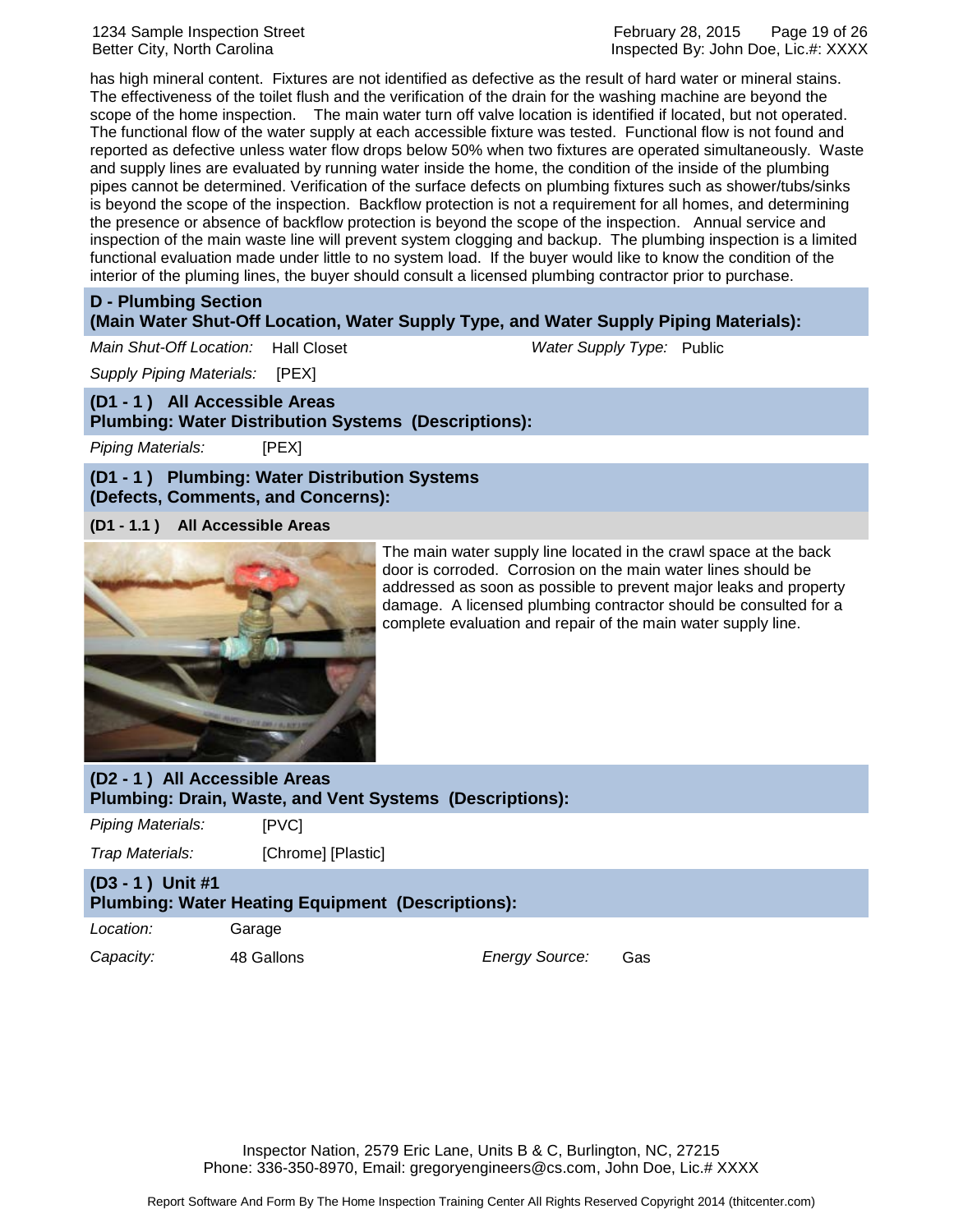## **(D3 - 1 ) Plumbing: Water Heating Equipment (Defects, Comments, and Concerns):**

#### **(D3 - 1.1 ) Unit #1**



There was no hot water available for the main home during the inspection. The gas service to the unit was off. The inspector did not have permission or knowledge of the circumstances that required the unit to be turned off and therefore did not turn the unit on. The inspection of the hot water heating unit, fixtures, and appliances was limited and not completed. It is recommended that the hot water be restored and the inspection completed prior to the purchase of the home.

# **(D3 - 2 ) Unit #2 Plumbing: Water Heating Equipment (Descriptions):** *Location:* Crawl Space *Capacity:* 38 Gallons *Energy Source:* Electric

## **E - Electrical Section (General Limitations, Implications, and Directions):**

The electrical system of this home is based on historical components that were manufactured in an era before homes were subject to modern loading and appliances. The electrical system of this home has the original fuse panels and knob & tube branch wiring. While this system was safe and effective in the era that it was installed, considerations should be made for updating the electrical system to phase out original fuse panel and knob/tube service. All Electrical items listed below that were found to be of concern and in need of further evaluation and repair by a Licensed Electrical Contractor. When repairs are made the complete electrical system should be evaluated. Electrical issues are safety concerns and should be repaired immediately. During a home inspection, it is not possible to place a home under a full loading condition that would evaluate the capacity of the electrical system. The electrical system was evaluated based on current systems and components and no consideration was made to future expansion or modernizations. As with any system, the addition of new systems and appliances may require electrical system replacement, modifications, and or upgrades.

## **E - Electrical Section**

**(Presence or Absence of Smoke Detectors and Carbon Monoxide Detectors):**

Smoke Detectors are Present in this Home Carbon Monoxide Detectors are Present in this Home

## **(E1 - 1 ) Type: Underground Electrical: Main Service (Descriptions):**

*Grounding Electrode:* Driven Rod

# **(E2 - 1 ) Main Panel #1 Electrical: Main Panels (Descriptions): Location:** Garage *Amperage Rating:* 200 Amps *Service Cable Material:* Aluminum *Voltage Rating:* 120/240 Volts, 1 Phase **(E3 - 1 ) Distribution Panel #1 Electrical: Distribution Panels (Descriptions):** *Location:* Exterior (HVAC) *Amperage Rating:* 100 Amps *Service Cable Material:* Copper *Voltage Rating:* 120/240 Volts, 1 Phase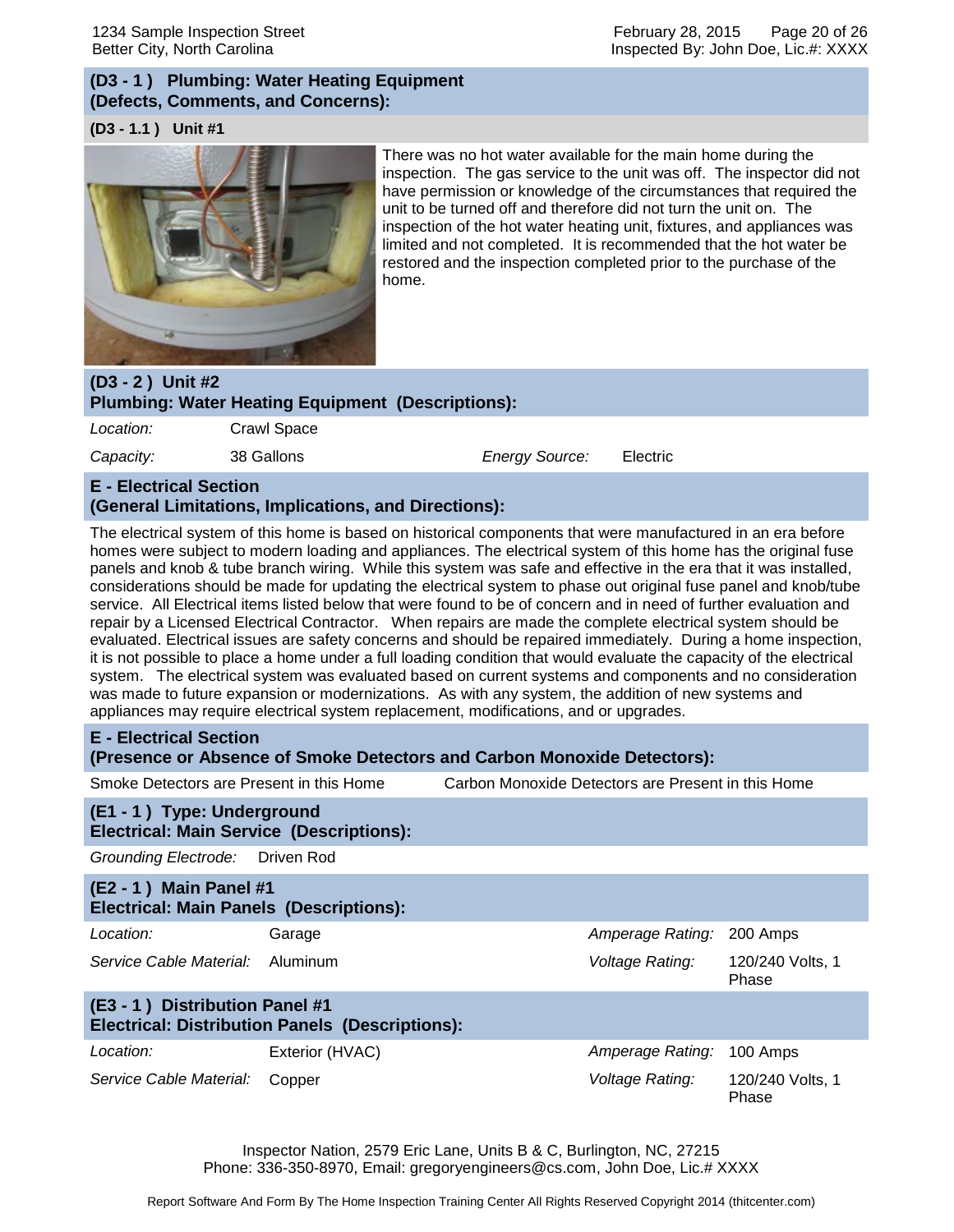#### **(E3 - 2 ) Distribution Panel #2 Electrical: Distribution Panels (Descriptions):**

*Location: Amperage Rating:*

*Service Cable Material:* 4/0 Aluminum *Voltage Rating:*

## **(E5 - 1 ) Electrical: Light Fixtures, Receptacles, Smoke Detectors (Defects, Comments, and Concerns):**

#### **(E5 - 1.1 )**

All homes with gas appliances should have a Carbon Monoxide detector. A Carbon Monoxide detector was not located during the inspection of this home. A properly functioning CO detector is vital to the safety of a home with gas appliances. Installation is recommended.

## **F - Heating Section (General Limitations, Implications, and Directions):**

All concerns related to the Heating System/Systems identified to be deficient in the following section are hazardous, create conditions that will stop the system from functioning, and / or are a safety concern to the occupants of this home. The seasonal inspection of the HVAC systems during a home inspection is a noninvasive visual inspection that may not reveal internal problems. If an complete invasive inspection is desired a HVAC contractor should be consulted prior to purchase. All concerns are in need of further evaluation by a Licensed HVAC Contractor.

## **(F1 - 1 ) Heating Unit #1 Heating: Equipment (Descriptions):**

*Location:* Exterior: Package Unit (Heating and Cooling)

*Equipment Type:* Gas: Furnace: Package Unit *Energy Source:* Gas

## **(F1 - 1 ) Heating: Equipment**

**(Defects, Comments, and Concerns):**

## **(F1 - 1.1 ) Heating Unit #1**



The grading around the package HVAC unit is directing drainage toward the unit. Evidence suggests that water from lot drainage has been entering the unit., see next photograph. Drainage needs to be corrected to prevent damage to the unit. A licensed general contractor should be consulted for further evaluation and repair.

#### **(F1 - 1.2 ) Heating Unit #1**



The gas burner section of the package unit has visible rust and debris in the burner chamber area. The rust indicates deterioration of the exchanger. Deterioration of the heat exchanger is a serious concern that can result in improper combustion and carbon monoxide poisoning. The furnace needs a complete evaluation which should include a heat exchanger inspection to ensure safe, reliable, and proper operation of the HVAC system. A licensed HVAC contractor should be consulted for repair.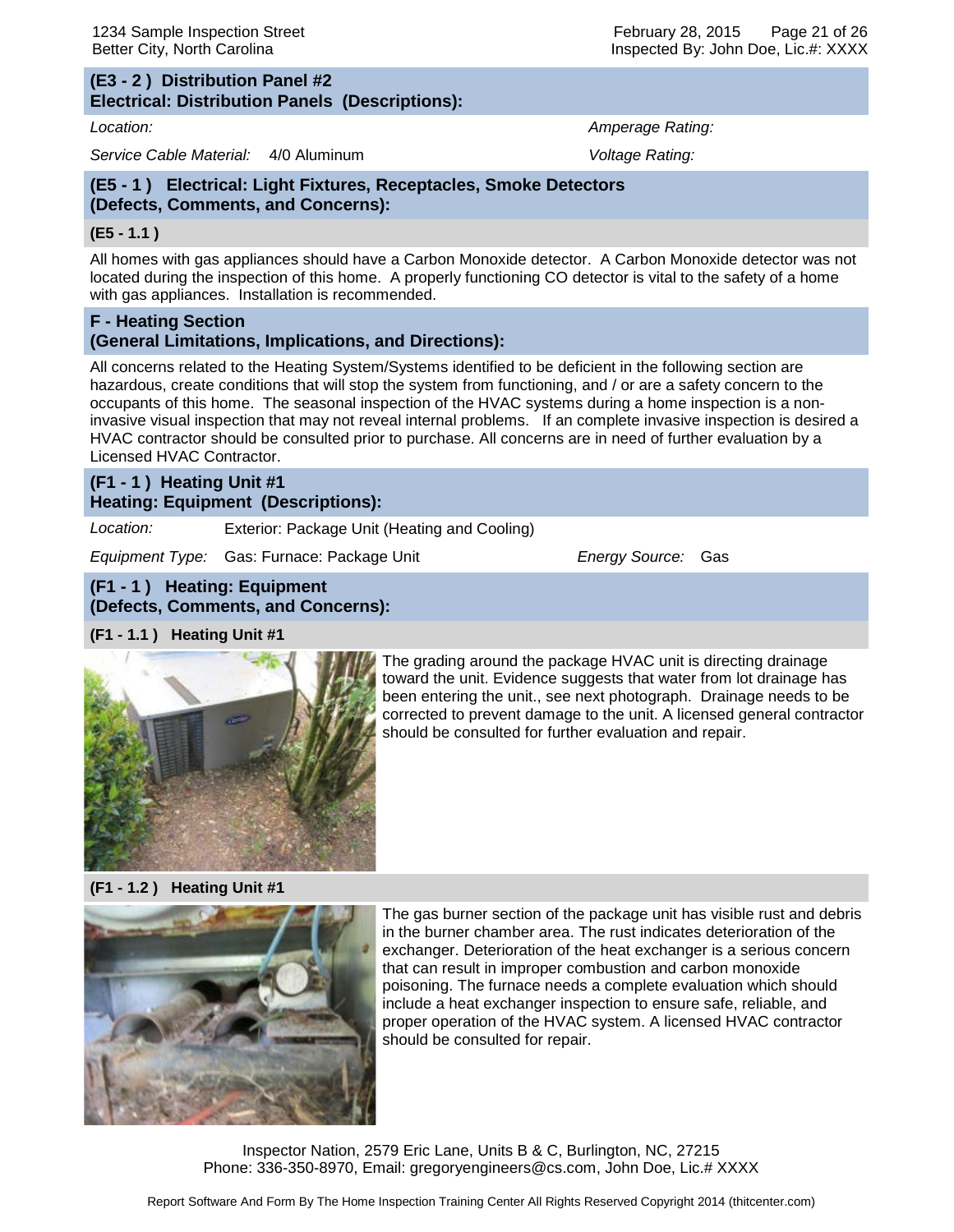| (F1 - 2) Heating Unit #2<br><b>Heating: Equipment (Descriptions):</b>                                 |                                                     |                           |  |  |
|-------------------------------------------------------------------------------------------------------|-----------------------------------------------------|---------------------------|--|--|
| Location:                                                                                             | Attic                                               |                           |  |  |
| Equipment Type: Gas: Furnace                                                                          |                                                     | <i>Energy Source:</i> Gas |  |  |
| (F2 - 1) Heating Unit Served: Heating Unit #1<br><b>Heating: Distribution Systems (Descriptions):</b> |                                                     |                           |  |  |
| Location:                                                                                             | <b>Crawl Space</b>                                  |                           |  |  |
|                                                                                                       | System Type: Forced Air: Fiber Box: Flexible Branch |                           |  |  |
| (F2 - 2) Heating Unit Served: Heating Unit #2<br><b>Heating: Distribution Systems (Descriptions):</b> |                                                     |                           |  |  |
| Location:                                                                                             | Attic                                               |                           |  |  |
|                                                                                                       | System Type: Forced Air: Metal Box: Flexible Branch |                           |  |  |
| (F3 - 1) Crawl Space<br>Heating: Gas Piping and Fuel Storage Systems (Descriptions):                  |                                                     |                           |  |  |
| Gas Piping Materials: CSST (Corrugated Stainless Steel)                                               |                                                     |                           |  |  |
| <i>Fuel Turn Off Location:</i> At Furnace                                                             |                                                     |                           |  |  |

#### **(F3 - 1 ) Heating: Gas Piping and Fuel Storage Systems (Defects, Comments, and Concerns):**

**(F3 - 1.1 ) Crawl Space**



This home has corrugated stainless steel gas lines. This gas line has specific installation requirements related to required bending allowances, support, protection, and electrical bonding to ensure safe conditions. The electrical bonding is typically required to prevent damage from electrical storms in the event of a lightning strike. During the home inspection the bonding attachment could not be located. An electrical contractor should be consulted for a complete evaluation of the CSST installation and to verify the presence of electrical bonding.

#### **G - Cooling Section (General Limitations, Implications, and Directions):**

All cooling system concerns listed or identified below were found to be of concern and in need of further evaluation and repair by a Licensed HVAC Contractor to ensure safe, proper, and reliable operation of the HVAC system. The removal of the unit covers to view coils and fans provided for service by a qualified service technician is beyond the scope of the home inspection. The purpose of a home inspection is to determine if a system or component is functioning as intended. During a winter inspection when outside temperatures are below 60 degrees F, it is not possible to evaluate if the system will properly cool the home, therefore, the air conditioning system is visually inspected but not operated. It is not possible for the home inspector to draw a conclusion regarding the functionality of the system during a winter inspection. If the buyer would like more information concerning the functionality of the system, an invasive inspection by a HVAC technician should be requested prior to purchase. The homeowner should be asked for disclosure related to the performance, service, and maintenance history of the HVAC systems.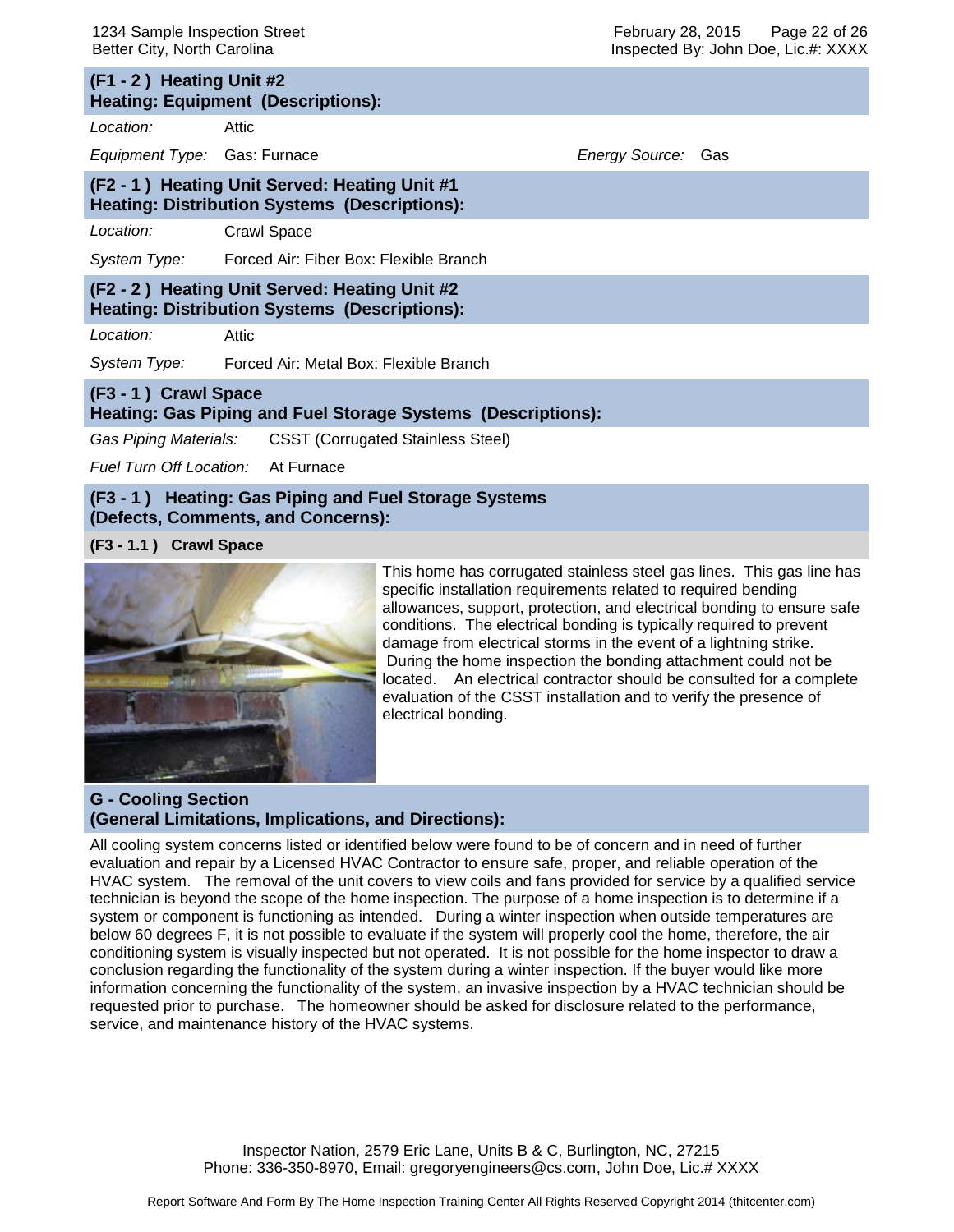# **(G1 - 1 ) Cooling Unit #1 Cooling: Equipment (Descriptions):** *Location:* Exterior Package Unit (Heating and Cooling)

*Equipment Type:* Electric: Package Unit *Energy Source:* Electric

# **(G1 - 2 ) Cooling Unit #2**

**Cooling: Equipment (Descriptions):**

*Location:* Attic

*Equipment Type:* Electric: Split System *Energy Source:* Electric

## **H - Interiors Section (General Limitations, Implications, and Directions):**

The interior rooms of the home were visually inspected. The inspection was not invasive and therefore was limited. One window and one receptacle were tested in each room unless furniture or storage blocked the access. Identifying cloudy windows is beyond the scope of the home inspection. The severity of the hazing varies with season and time of the day; therefore, damaged windows may not be visible at the time of the inspection. Light fixtures were operated from at least one switch. Unless labeled, multiple switch locations may not be identified. Confirmation of multiple position switches is only possible when all switches can be identified and this is not possible if switches are improperly installed. Every light fixture has specific bulb wattage limitations. During the home inspection it is not possible to verify bulb type and size. Homeowners should verify bulb type and wattage for each fixture to prevent fixture damage and ensure proper operation. Cosmetic concerns for example: worn carpets, poor floor finish, open seams in hardwoods, torn wallpaper, poor/damaged paint finish, worn cabinets, worn hinges, damaged window blinds/shades, evidence of pets, and evidence of smoking are beyond the scope of the home inspection. Personal property such as storage, refrigerators, washers, dryers, rugs, furniture, clothes, and wall hangings are not moved and therefore limit the inspection. The overall floor areas in most furnished rooms are not visible and therefore identifying slopes may not be possible. Furniture and personal items can conceal defects and change the overall feel of a home. The buyer should view the home when furnishing and personal items have been removed prior to the purchase. The inspection of the garage does not include moving personal properly and or storage. The verification of fire separation systems between the house and the garage such as doors and ceilings is beyond the scope of the home inspection. The washing machine and dryer are considered personal property and the inspection of these appliances are beyond the scope of the home inspection. Washing machines often leak resulting in hidden damage to areas that are not visible to the home inspector and Household fires related to clothes dryers are very common. The presence of the washer and dryer greatly limit the inspection of the laundry area. After the washer and dryer have been removed and prior to the purchase of the home, the buyer should view the laundry room for damage or concerns. Before the installation of your washer and dryer, the installer should inspect and verify the washer drain, the dryer exhaust duct, and the electrical service receptacles.

## **(H1 - 1 )**

## **Interiors: General Rooms (Descriptions):**

*Additional Information:* [Finished Area]

| (H2 - 1) Kitchen<br><b>Interiors: Kitchens (Descriptions):</b> |                                               |
|----------------------------------------------------------------|-----------------------------------------------|
| Additional Information:                                        | [Finished Area]                               |
| Heating/Cooling:                                               | [Heating Source Noted] [Cooling Source Noted] |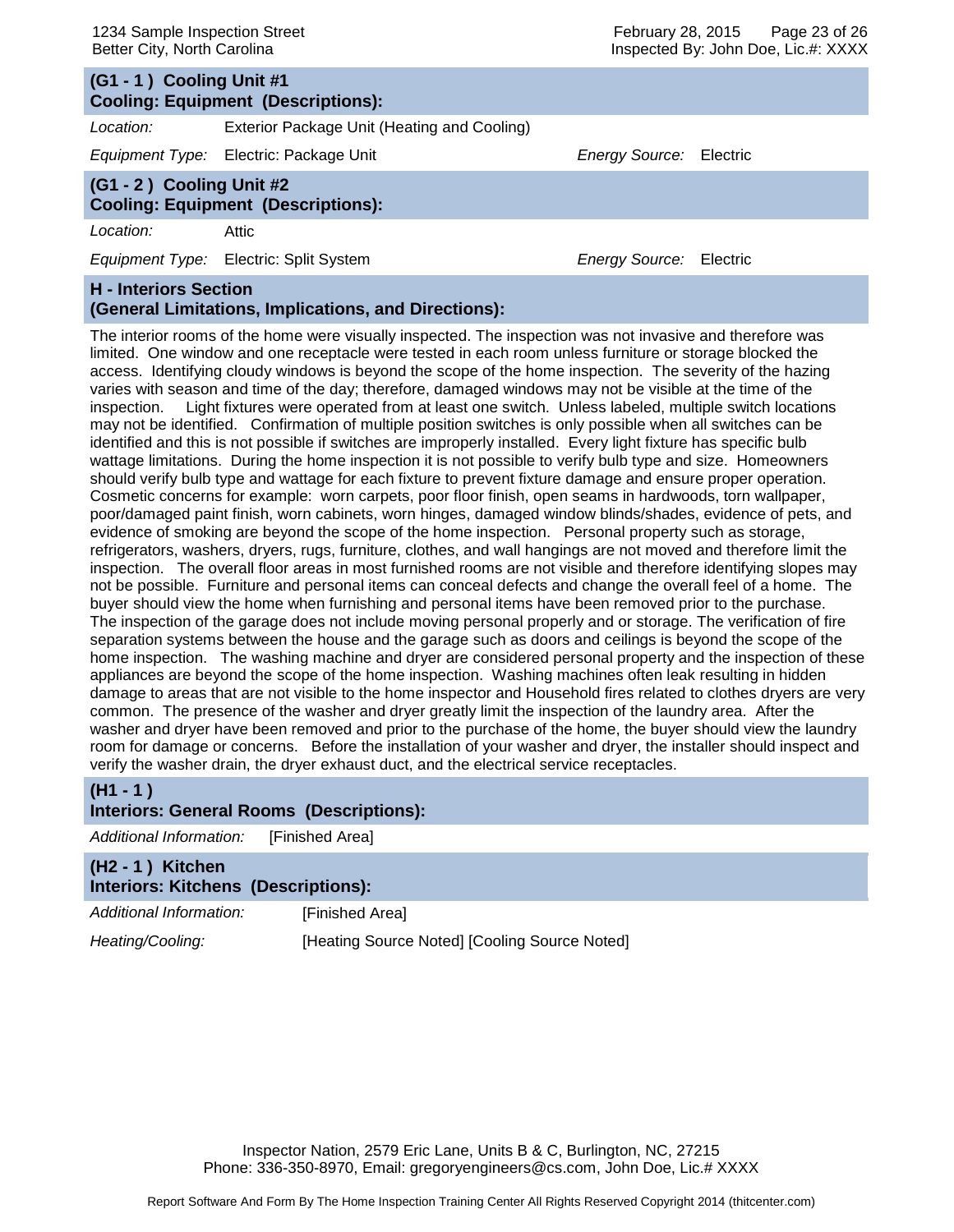February 28, 2015 Page 24 of 26 Inspected By: John Doe, Lic.#: XXXX

## **(H2 - 1 ) Interiors: Kitchens (Defects, Comments, and Concerns):**

#### **(H2 - 1.1 ) Kitchen**



The sink is in need of further evaluation and repair. The following concerns were noted at the time of the inspection: 1. The sink is supported by a wire and bracket was not secure. A general repair specialist or licensed general contractor should be consulted for evaluation and repair.

#### **(H3 - 1 ) Bathroom #1 Master Interiors: Bathrooms (Descriptions):**

*Electrical Receptacle:* Electrical Receptacle Present in Bathroom

*Bathroom Ventilation:* [Ventilation Exhaust Fan]

## **(H3 - 1 ) Interiors: Bathrooms (Defects, Comments, and Concerns):**

#### **(H3 - 1.1 ) Bathroom #1 Master**



The toilet flush valve is not operating properly. This could result in improper functioning, flooding and waste of water. A licensed plumbing contractor should be consulted for evaluation and repair.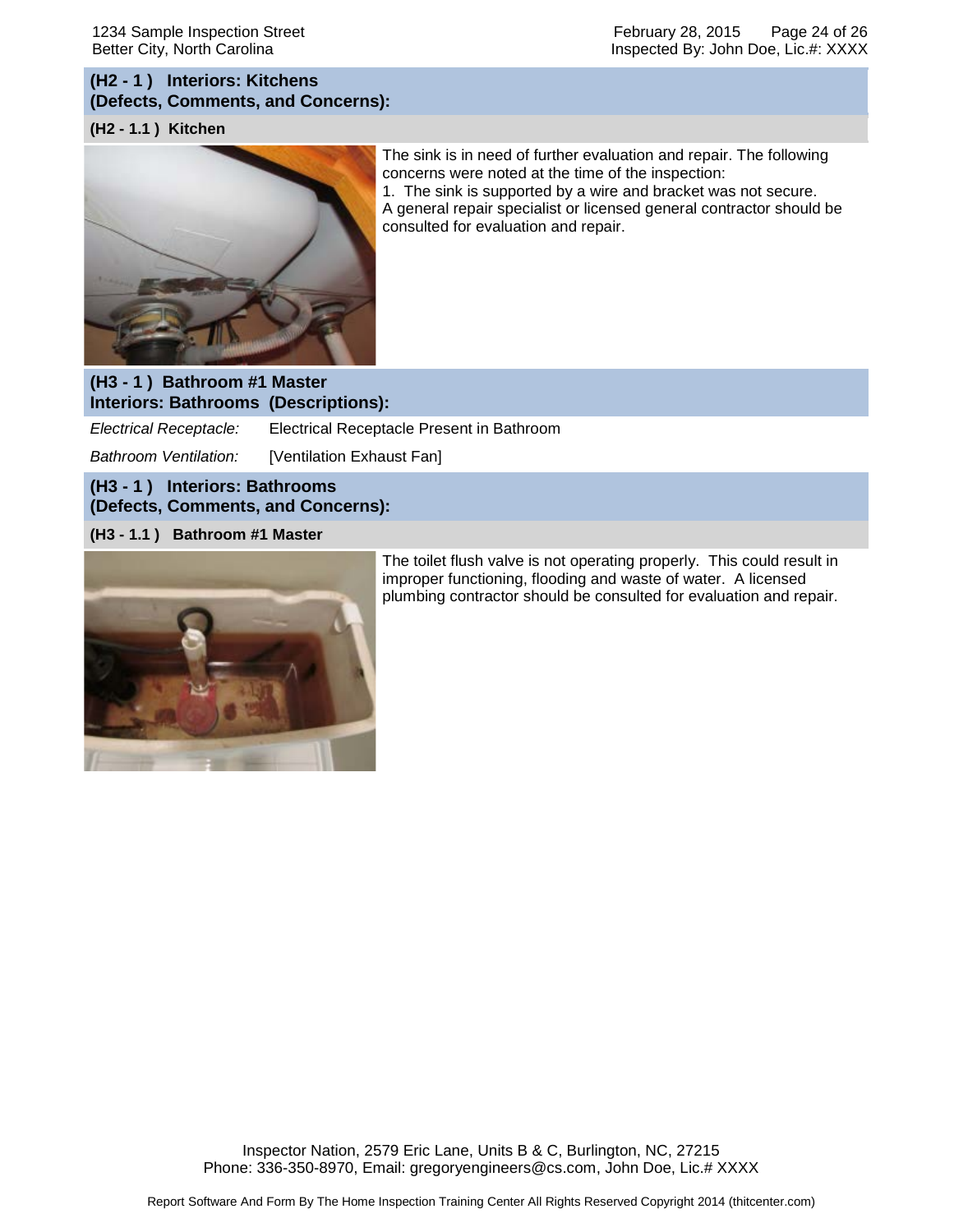## **(H3 - 2 ) Bathroom #2 Interiors: Bathrooms (Descriptions):**

*Electrical Receptacle:* No Electrical Receptacle Found In Bathroom

*Bathroom Ventilation:*

## **(H3 - 2 ) Interiors: Bathrooms (Defects, Comments, and Concerns):**

#### **(H3 - 2.1 ) Bathroom #2**



The floor area under the toilet tank has a rust stain indicating a history of a leak or a seeping leak at the tank bolts or water turn off. The toilet tank bolts/gaskets and the turn off valve need to be evaluated by a plumber to ensure that they are not leaking. A licensed plumbing contractor should be consulted for evaluation and repair.

## **(H4 - 1 ) Garage Interiors: Garages (Descriptions):**

*Door Inspection Method:* The Garage Door automatically stops and reverses when meeting a reasonable resistance during closing. Note remote control transmitter are not inspected or operated.

#### **I - Insulation and Ventilation Section (General Limitations, Implications, and Directions):**

All Insulation and Ventilation items listed or identified below were found to be of concern and in need of a full evaluation and repair by Licensed General Contractor. If additional concerns are discovered during the process of evaluation and repair, the general contractor should consult specialist in each trade as needed. Insulation concerns should be evaluated and corrected as needed to ensure the integrity of the thermal envelope of the home. The insulation in accessible areas was inspected for indications of defects/damage only and not insulation effectiveness or R value. Determining the energy efficiency of the home is beyond the scope of the home inspection. The inspection or determination of the absence or presence of insulation in concealed areas such as wall cavities is not possible. Insulation is not moved in the attic areas. Insulation is moved in the crawl space or foundation areas where plumbing drain/waste pipes penetrate floors, adjacent to earth-filled stoops or porches and at exterior doors when conditions are not hazardous. The presence of insulation prevents the inspection of the ceiling, roofing, and floor components that are concealed or covered. Defects in the insulation system can lead to air infiltration, condensation, and elevated operational costs. The adequacy and proper function of ventilation systems depend on design specifications that cannot be verified during a home inspection. Inspection procedures related to ventilation involve identifying defects present on systems and components located in the ventilated areas. Active defects such as winter attic condensation will not be visible during the summer inspection unless the condensation has stained or corroded adjacent materials. Therefore the inspection of ventilated areas should be considered seasonally dependent, and the buyer should request a second inspection when the seasons change.

#### **(I1 - 1 ) Crawl Space: All Accessible Areas Insulation and Ventilation: Areas (Descriptions):**

*Insulation Type:* Batt: Faced Kraft Paper

*Ventilation Type:* Foundation Vents